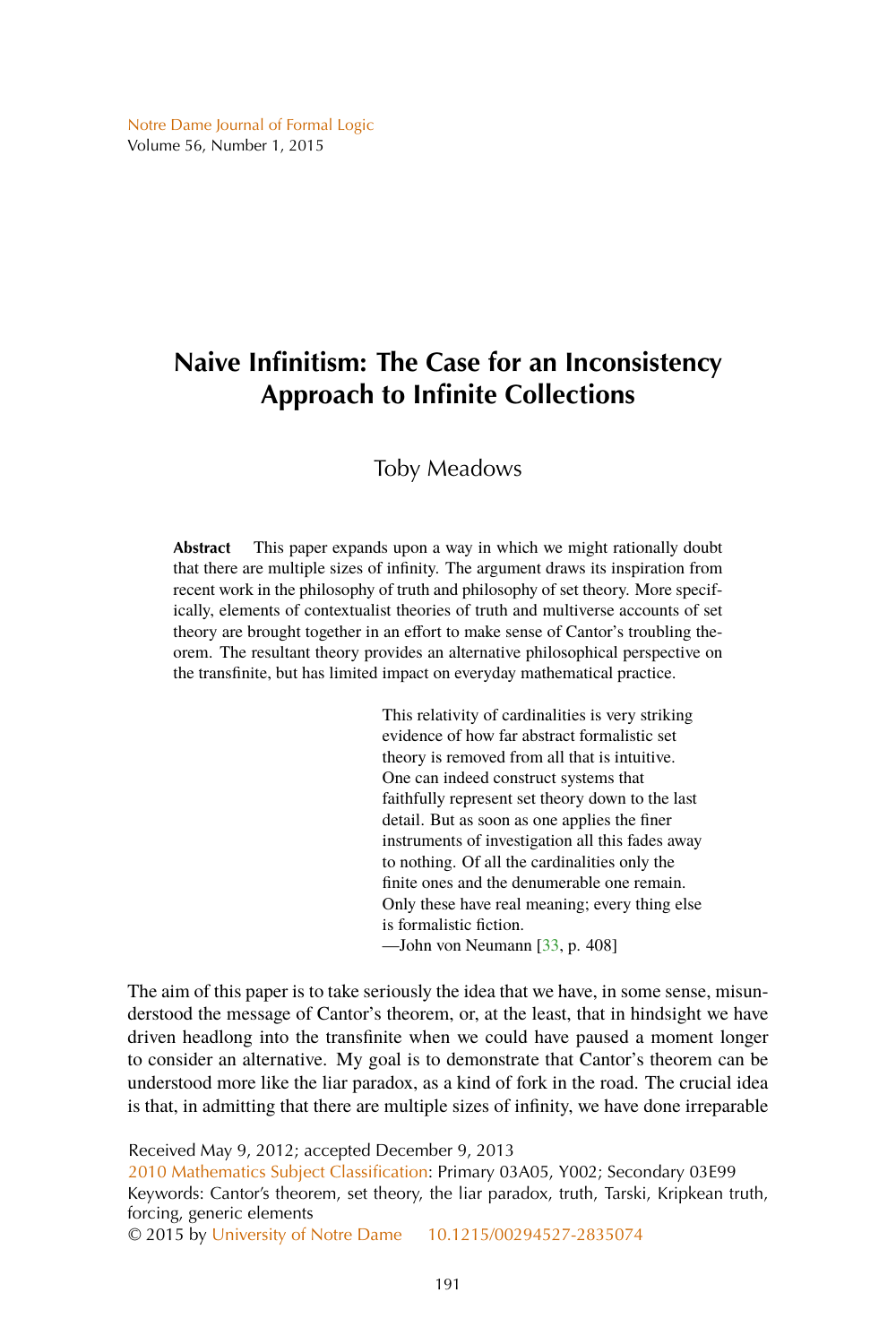<span id="page-1-0"></span>damage to our naive conception of the infinite. My goal in this paper is to demonstrate that we may coherently reject the multiplicity of infinite cardinalities and to illustrate the value of this perspective.<sup>[1](#page-17-0)</sup>

Now there is, of course, an extensive, infamous, and largely invisible body of literature consisting of attempts to refute Cantor's theorem (see Hodges [\[17\]](#page-19-0)). This paper is not intended as a contribution to that corpus. My contention is that, actually, it is not so difficult to make intelligible something like the view suggested above. The difficulty, rather, lies in showing that it is interesting.

The paper is broken into three main sections: the Setup; the Case of the Missing Bijection; and Problems. The first section dominates the paper. The goal here is to lay out the problem as clearly as possible. We articulate the problem in two passes. The first pass formulates a version of Cantor's theorem from a pre-set-theoretic framework, after which we initiate discussion as to its interpretation. We then introduce and formulate an analogy between Cantor's theorem and the liar paradox. In the second pass, we take up a version of third-order arithmetic and from there argue that like the liar paradox, we may consider Cantor's theorem as presenting us with a fork in the philosophical road. In the second section, we discuss a problem opened in the first section. We sketch a response to it which sheds some light on a possible link between contemporary contextualist accounts of truth and multiverse approaches to set theory. Finally, we address some of obvious problems for the view proposed.

# **1 The Setup**

Let us suppose, for the sake of this argument, that we have no quibbles with the structure of the natural numbers: that quantification over the natural numbers presents no problems with regard to intelligibility or ambiguity. Then suppose it becomes convenient for us to talk about collections of natural numbers. Perhaps we have need for analytic number theory, or maybe we want to prove the completeness of a logic coded by integers. Proceeding in this naive fashion, the following question should eventually leap out at us.

**Question 1.1** What tells us that the natural numbers themselves cannot be used to represent these classes?

Of course, the obvious answer—which we learned long ago—is that there are just too many classes for us to do this. Cantor's theorem tells us that there is no bijection between the naturals and the classes of naturals, so no such representation can work. Surely this is the right answer, but this delivery of the argument is too swift. A couple of important ancillary questions immediately crop up:

- (1) What theoretical background must we already have accepted to find the theorem compelling?
- (2) What is the nature of our compulsion to accept the conclusion of the argument in Cantor's theorem?

In addressing the second question, it may be useful to draw a rough distinction between philosophical and mathematical compulsion. I am thinking here of a certain difference between philosophical and mathematical arguments and their normative effect. By a mathematical argument, I have in mind a proof constructed from axioms using logical rules, the result of which is a theorem. Rejecting the conclusion of such an argument is usually very difficult as it tends to require revision of deep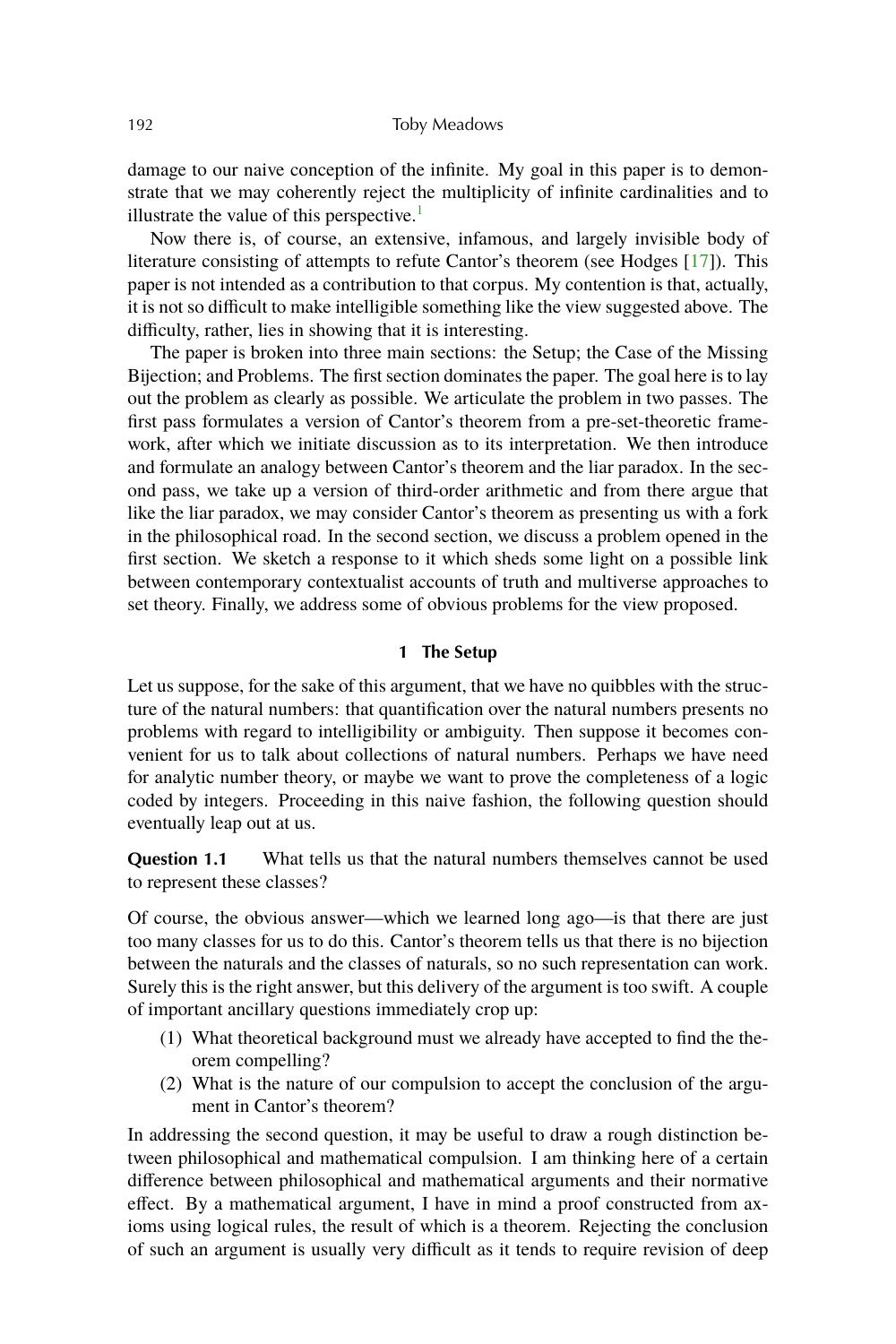<span id="page-2-0"></span>beliefs. Nonetheless, one may reject one of the axioms, leaving us with a valid although unsound argument. On the other hand, a philosophical argument—while it may be mathematical—also has recourse to a wider variety of persuasive machinery. For example, pragmatic considerations such as simplicity and elegance may come into play when arguing for a particular conclusion. Rejecting the conclusion of an argument which relies on extramathematical techniques is usually easier as both the premises and the moves made within it are more viable for revision.

I suspect that the answer to the first question is that many of us tend to think of arithmetic as being adequately represented in set theory, and such a theory is essentially correct. From this perspective Cantor's theorem is easy to both formulate and prove. Moreover in answer to the second question, from this point of view, our compulsion to accept the conclusion has mathematical force: it is a theorem. However, there seems to me a sense in which giving ourselves the full power of set theory begs the question. Underlying this investigation is a question about what motivates us to accept such a theory of sets. These answers merely tell us what we should do when we already accept such a theory. I would like to take a slight step back from this precipice. Intuitively speaking, I want us to imagine a fictitious moment in history before the advent of set theory but in which we possess a full toolkit for logical inquiry.

**1.1 A first pass** Our goal in this section is to formulate and prove Cantor's theorem from a modest pre-set-theoretic perspective. This should illustrate how Cantor's theorem could be used to show that the natural numbers are not sufficient for the representation of classes. We shall then discuss what we ought to make of the result. Given our assumption of comfort around arithmetic, we shall take a theory of arithmetic as our starting point and from there develop a position from which Cantor's theorem can be articulated. Our first problem is that we need to be able to refer to classes and we have no obvious representatives in our language.

**Problem 1.1** We want to talk about classes of natural numbers.

To deal with this, let us introduce uppercase variables  $X, Y, \ldots$  to represent classes in our theory. This is, of course, going to result in something which looks like secondorder arithmetic as found in, say, Simpson [\[30\]](#page-20-0). However, our use of classes here is intended to be purely instrumental. We are not presupposing anything about them. Indeed, we are trying to ascertain whether they are superfluous.

**Problem 1.2** Can we use natural numbers to represent classes?

We want to leave open the possibility that the numbers themselves could do the work of classes, but we also need to leave open the possibility that they might not. We do not want to make any assumptions either way at this point. However, if we could use natural numbers for this purpose, then there would need to be a bijection between the natural numbers and the classes of natural numbers.

The next problem is the statement of Cantor's theorem. Usually, we state it by saying that there is no bijection from the naturals to the powerset of them. However, prima facie, this statement involves a third-order function. Given that our current stance makes us a little hesitant around second-order objects, we would be better served leaving third-order objects off the table, at least for the moment. Thus, we shall first articulate the statement of the theorem in terms of classes. We assume that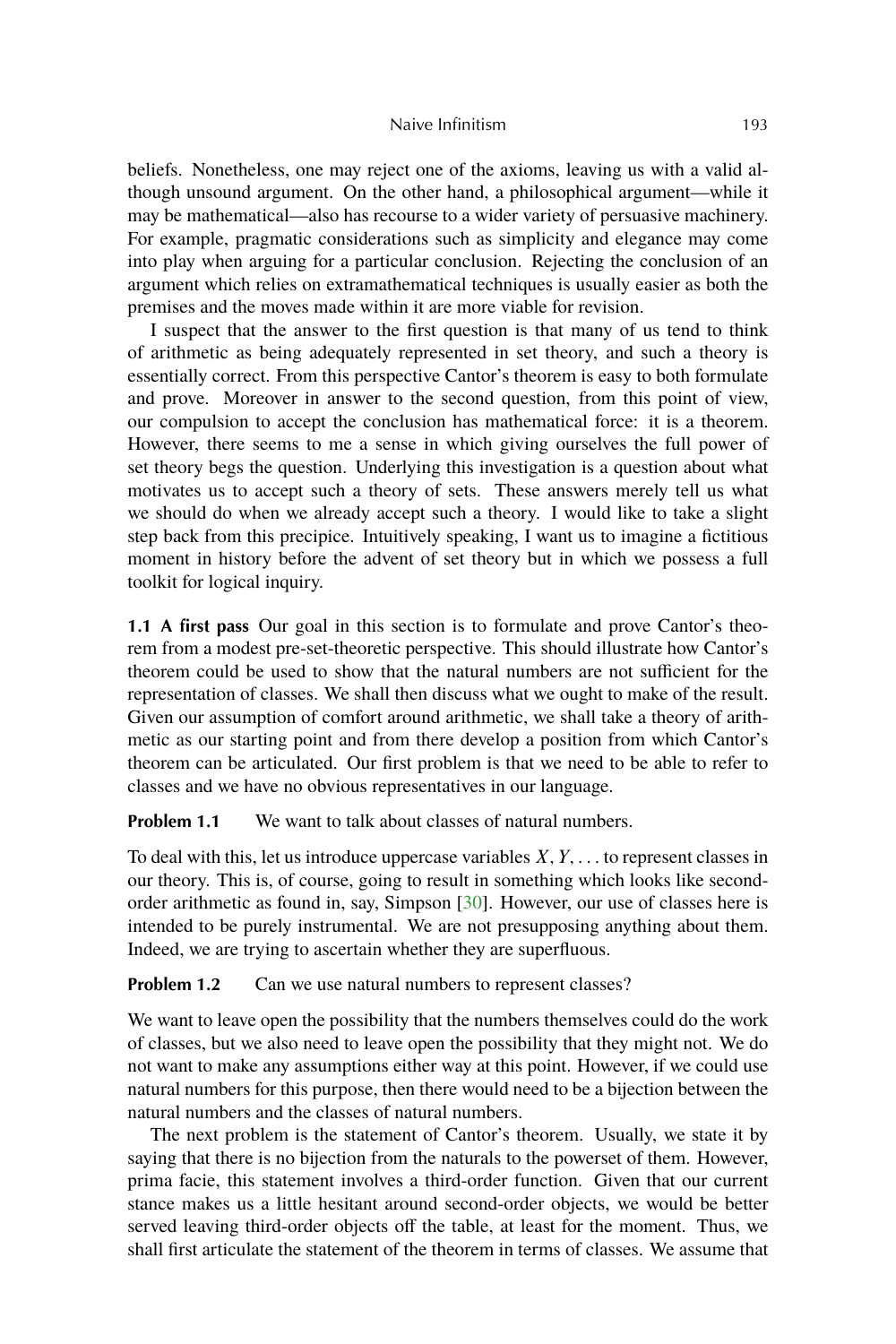<span id="page-3-0"></span> $\langle \cdot, \cdot \rangle : \omega \times \omega \to \omega$  is a bijection. With this in hand, we may then state a version of the theorem as follows.

**Theorem 1.1**  $\neg \exists Y \forall X \exists! n \forall m (m \in X \leftrightarrow \langle n, m \rangle \in Y)$ .

Intuitively, this says that there is no  $Y$  which codes a bijection between natural numbers and the classes thereof. To prove this, we shall assume that some kind of comprehension principle (*Comp*) is acceptable. Assuming that the bijection is a recursive function, then we only need recursive comprehension (with parameters) to formulate the argument. In the reverse mathematics literature, such a theory is known as  $RCA<sub>0</sub>$ and is the weakest comprehension principle in general use (see [\[30\]](#page-20-0)). Intuitively speaking, it allows us to prove the existence of all the Turing machines. While we could formulate weaker comprehension axioms, which would block the argument, they would be arguably too weak for any interesting mathematical purposes. As such, such weakness may tell against our initial motivations regarding the congeniality of quantifying over classes of natural numbers. With this in mind, we shall not attempt to describe the correct comprehension axiom here, but we shall demand that we can at least prove that given any set, we may prove the existence of any set which is recursive in it.<sup>[2](#page-17-0)</sup>

**Proof** Suppose that there were such a Y, then by (*Comp*), there will be some B such that

$$
\forall m \big( m \in B \leftrightarrow \langle m, m \rangle \notin Y \big).
$$

By assumption there is some  $b$  such that

$$
\forall m \big( m \in B \leftrightarrow \langle b, m \rangle \in Y \big).
$$

Now suppose  $b \in B$ . Then  $\langle b, b \rangle \in Y$  and thus  $b \notin B$ . But suppose  $b \notin B$ . Then  $\langle b, b \rangle \in Y$  and  $b \in B$ . This is a contradiction. Thus there is no such Y.  $\Box$ 

1.1.1 Interpreting the result This is very familiar, but let us now take some time to consider how the result should be interpreted. At face value, it says that there is no class witnessing a bijection between the natural numbers and the classes of natural numbers. But what does it mean for a theory to say this? There appear to be a couple of ways we could understand this:

- (1) we could see it as saying that there is no such bijection; or
- (2) we could see it as saying that our theory is incapable of procuring such a bijection.

They do not necessarily mean the same thing. Clearly, something like (1) is the traditional interpretation. The theorem states that there is no bijection and so we say that there is none.

The second approach, and the approach outlined in this paper, is not traditional and is likely to appear subtle or sophisticated. First, we should note that just because some theory refutes the existence of an object, this does not always mean that we should reject the existence of it. For example, the theory could turn out to be false or inconsistent. Along these lines, my contention is that there is another way of interpreting the theorem. Rather than seeing the result as a proof of the nonexistence of a bijection, we might see it as a failure of our theory to quantify over all the subsets of the naturals. Indeed, we might see it as a *necessary* failure to do so. The upshot is not that the bijection fails to exist, but rather that our theory has failed to quantify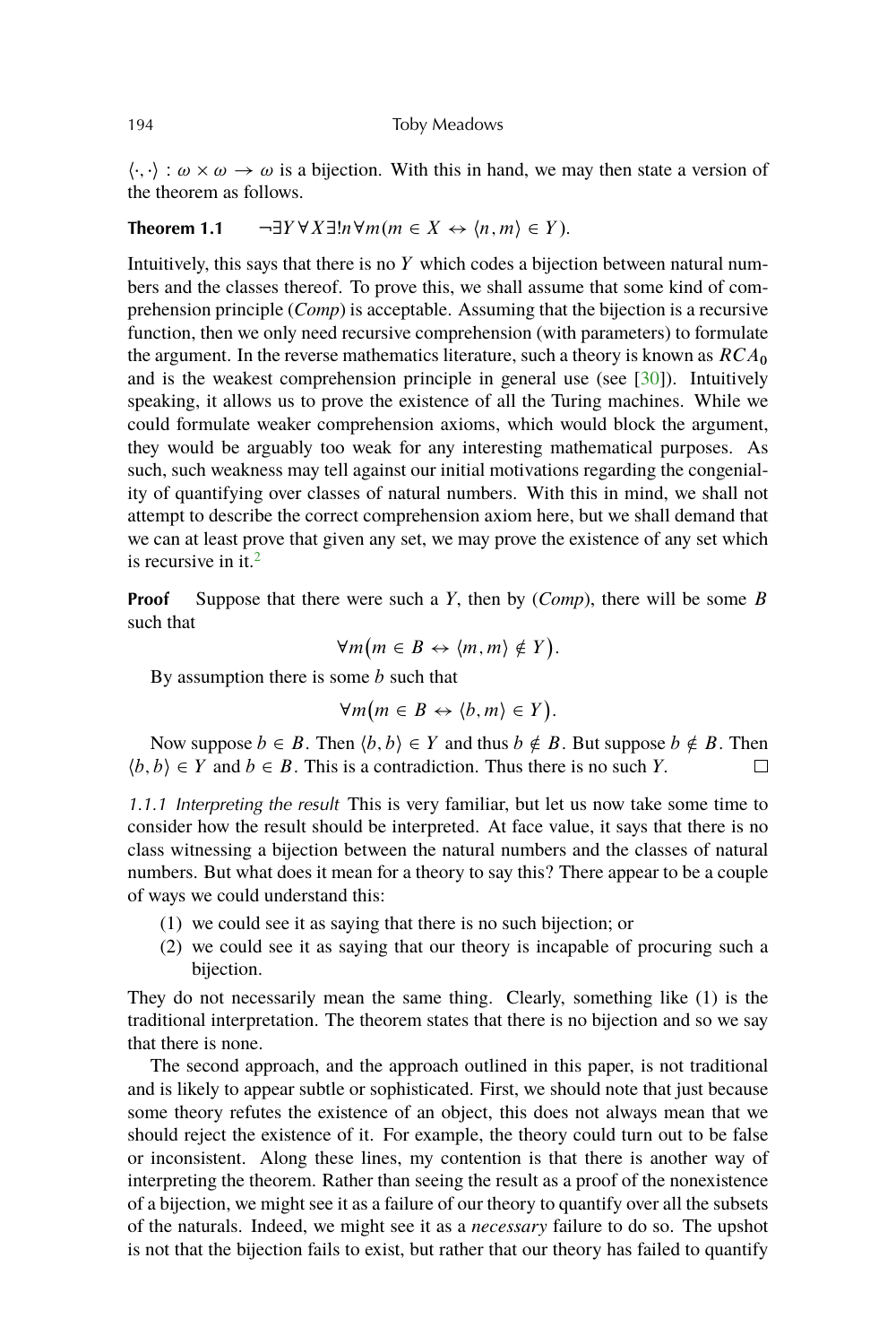<span id="page-4-0"></span>over everything we *intended* it to. For one thing, we would say that it missed the class which coded the bijection. This leads us to a difficult question.

# **Problem 1.3** How do we make sense of the missing bijection?

What can it mean for a theory to necessarily fail to quantify over the objects we intend it to? First, we might think of this as speaking of some kind of epistemic limitation or inability for us to express something which we intend to say. However, I think that this way of interpreting matters cuts deeper than that. I am interested in entertaining the idea that the range of the quantification in this theory is actually incoherent. The key and contentious idea is that there is no powerset of the naturals to quantify over. There is no theory than can quantify over all the subsets of the natural numbers. We shall return to this problem in the next section of the paper.

This a bare outline of the position. Unless one is of an intuitionistic persuasion, it should, at present, appear to stand four-square against all that is orthodox and sensible in the philosophy of mathematics.<sup>[3](#page-17-0)</sup> As such, this would give us good reason to think that it is uninteresting, misguided, or outright incoherent. My goal for the rest of the paper is to defend the rationality of the upholder of this view. I shall do this in two parts. First, we shall exploit an analogy with truth to provide a more precise formalization of the view proposed. The desired upshot here is a demonstration of the coherence of the viewpoint. Second, we shall be more pragmatic and investigate the costs and benefits associated with this view. Our goal here is to show that there is no ultimately persuasive reason to think the position is false.

**1.2 An analogy with truth** On the road to making sense of the above discussion, we now explore an analogy between Cantor's theorem and Tarski's theorem [\[31\]](#page-20-0), [\[32\]](#page-20-0) regarding the *inadmissibility* of truth. Usually, Tarski's theorem is known as a theorem about the *undefinability* of truth. Thus, we usually suppose that we are using theory with sufficient expressive resources to talk about its own syntax, and we suppose that we have used this language to construct a formula  $\psi(x)$  with one free variable such that for all sentences  $\varphi$  of the language we can show in our theory that  $\varphi$  if and only if  $\psi \lceil \varphi \rceil$ .<sup>[4](#page-17-0)</sup> Then using the diagonal lemma, which will be present in a theory with this expressive power, we construct a sentence  $\lambda$  such that  $\lambda$  if and only if  $\neg \psi \ulcorner \lambda \urcorner$ . From here, it is a simple matter to demonstrate that the resultant theory is inconsistent. The assumption that we could define such a formula was therefore incorrect.

There is a sense in which the inadmissibility reading is stronger. We do not worry about whether such a formula can be defined; we merely ask whether we could expand a language with a new predicate T such that for all sentences  $\varphi$  of the expanded language it is the case that  $\varphi$  if and only if  $T^{\top} \varphi$ <sup> $\top$ </sup>. To achieve this we simply expand the theory with a new axiom  $\varphi \leftrightarrow T^{\dagger} \varphi^{\dagger}$  for every sentence  $\varphi$ . We call these T *-axioms*. Once again, we exploit the diagonal lemma and show that such a theory is inconsistent; thus there is no way of expanding the language with a predicate that enjoys the property described above. For this reason we say that truth is *inadmissible*.

Now, if we squint a little, there does seem to be a similarity between Tarski's theorem and Cantor's. Both proofs make use of some kind of self-referring diagonal technique and then exploit this to show that a prima facie intuitive assumption cannot hold. In Tarski's theorem, we show that is not the case that a truth predicate can be admitted. In Cantor's theorem, we show that it is not the case that a bijection exists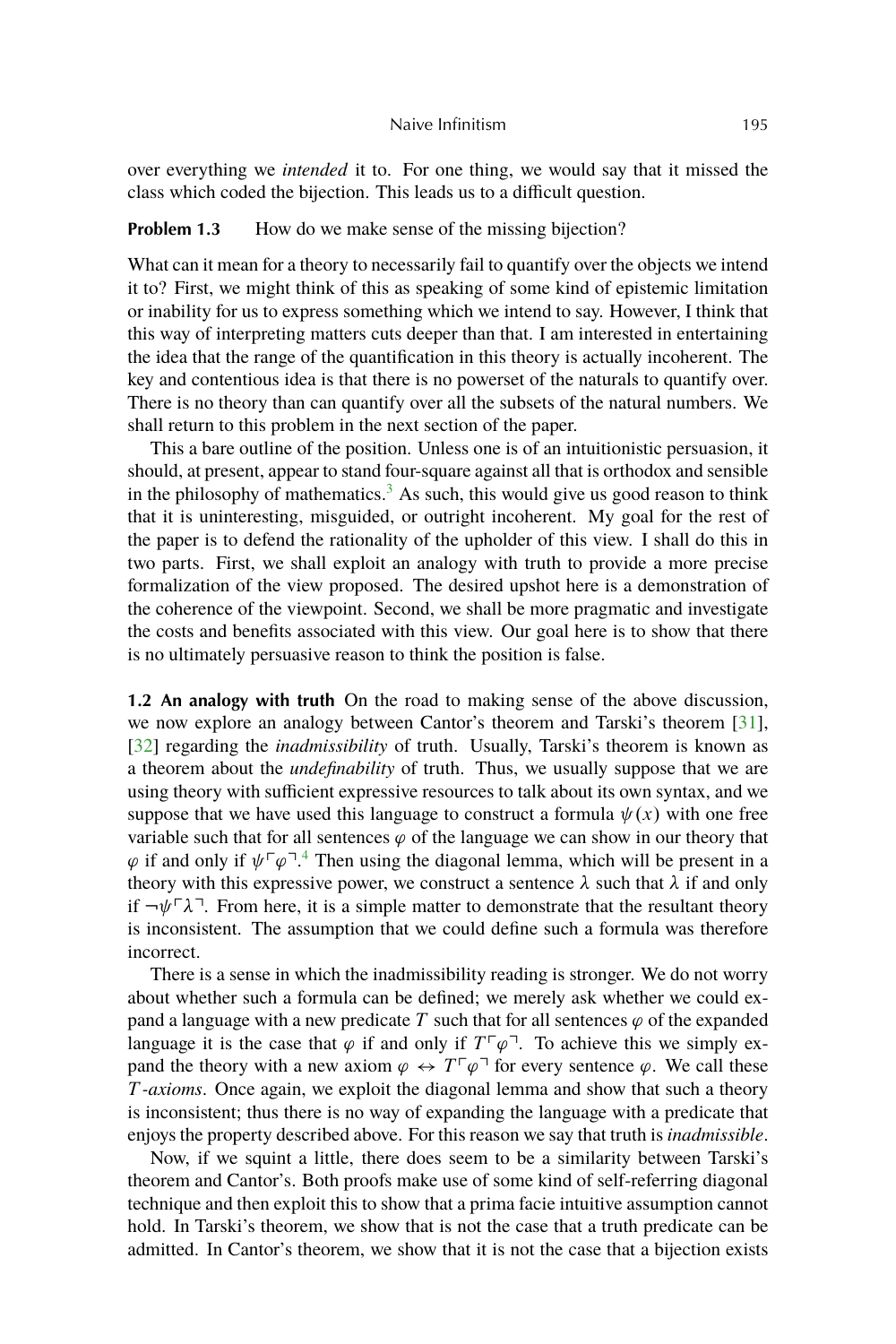<span id="page-5-0"></span>between the naturals and the sets of naturals. But is this merely cosmetic? My goal is to show that it is not.

I intend to expand upon an alternative interpretation of Cantor's theorem, although I would like to stress that by no means am I trying to refute it. From a wide-angle view, I would like to show that Cantor's theorem should be treated more as a fork in the road than as a surprising result which nonetheless pushes us to theorize subsequently in a particular way. In contrast to the prevailing view, I am aiming to demonstrate that Cantor's theorem could show us that we were mistaken to think we could unproblematically quantify over all of the sets of natural numbers. Moreover, I would like to suggest that there is a relationship here with well-known problems regarding the truth predicate. To see this, we observe that a common philosophical diagnosis of the inadmissibility of the truth predicate is to assert that we were mistaken to think we could ever genuinely quantify over all of the sentences in a semantically closed language. We now attempt to draw out this analogy.

To get things moving, I make the following *intuitive* contention.

**Claim 1.2** *The idea of there being multiple sizes of infinity is very strange and mysterious.*

I do not propose to argue for this claim—I doubt that it is susceptible to a satisfying philosophical defense. I shall, however, assume that the reader has, at least at some point, shared this intuition—presumably before their first encounter with the theorem.

We do, however, observe that the idea of infinity being strange is not without historical precedent. Before Cantor came along, infinity—if it was countenanced at all—was a *size* larger than any size—arguably not even a size at all. In *measuring the size of infinite collections of natural numbers*, Paolo Mancosu [\[23,](#page-20-0) p. 613] provides a rich historical discussion of philosophical attitudes to infinite collections. In particular, he attributes the following paradox to Galileo:

- (1) There are more natural numbers than squares.
- (2) The collection of natural numbers has as many elements as the collection of squares.

Intuitively, we are pulled toward (1) since so many natural numbers are not square numbers at all. On the other hand, we are pulled toward (2) since, for every number, we can find a square number corresponding to it. This kind of confusion is deeply pre-Cantorian and not the focus of this paper. Nonetheless, it is reflective of the difficulties philosophers and mathematicians faced in reconciling the infinite to naive conceptions of size. $5$ 

Our position in this paper does not fit easily in this schema. For extrinsic reasons, we have agreed from the outset to countenance talk of infinite collections, but in the next section we shall see how this leads to paradox. Depending on how matters are made precise, we sit somewhere around (1) and (2).

We shall take it that to talk of multiple sizes of infinity is simply absurd. Moreover, this intuition forms the basis of our argument. In looking for something to blame, we shall look to our theory of infinite collections and argue that something has gone awry.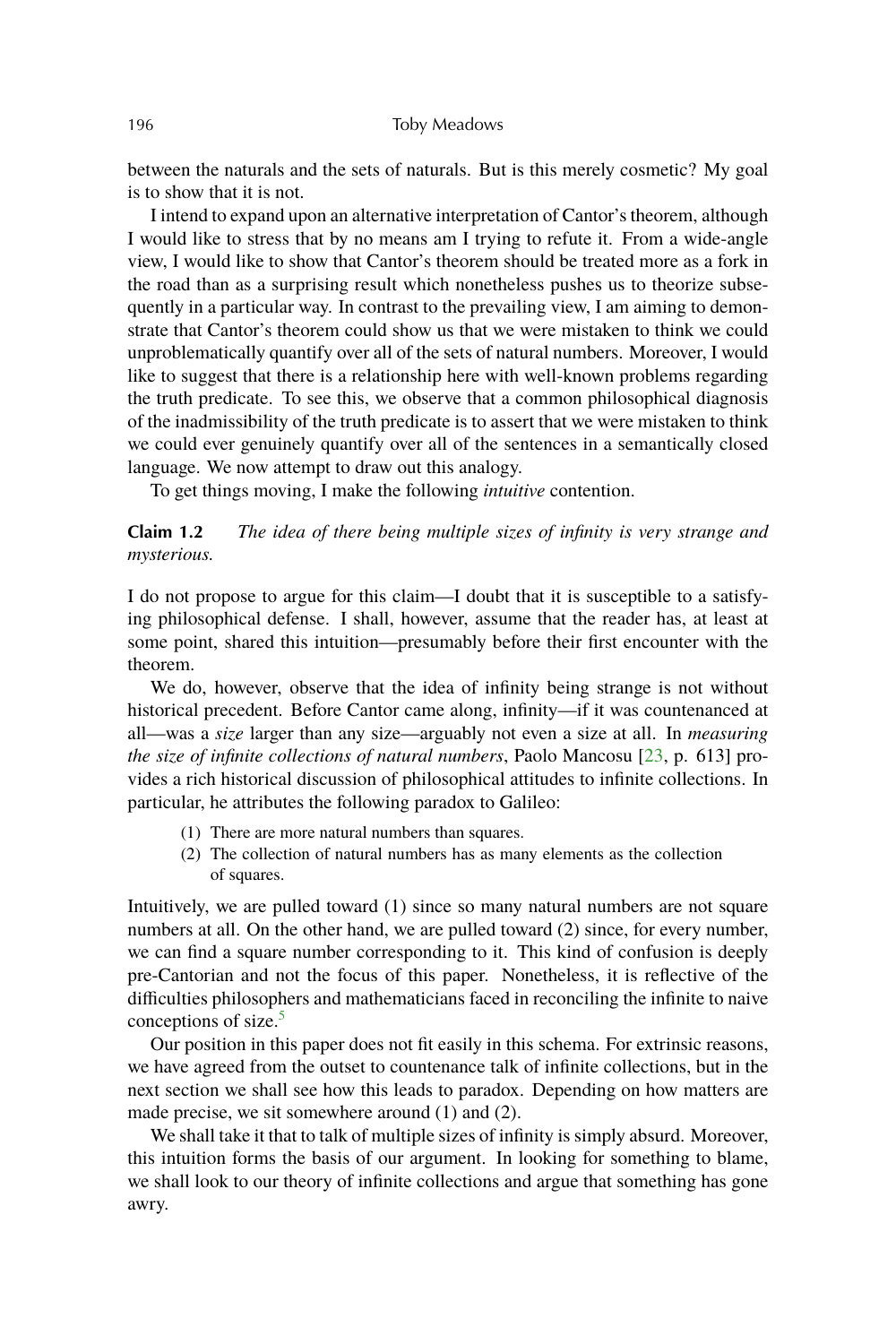**1.3 The second pass** To draw out our analogy, we are now going to formalize an admissibility argument regarding theories of infinite collections. To do this, we need some way of articulating our assertion that

(Inf) there is only one size of infinity.

This will play an analogous role as the  $T$ -axioms in the theory of truth. From here, we show that this leads to inconsistency and thus that we are obliged to change something in our theory. We first observe a way that does not work. It will not do to stay in our theory of classes of naturals and state that every class  $X$  is such that either

- $\bullet$  X is finite; or
- $\bullet$  there is a bijection between X and the naturals.

While we can articulate this in the language of classes and numbers described above, it cannot work for our purpose since there are never going to be any classes of naturals which are larger than the class of all naturals. So to draw out the analogy, we need to get into a position where we can articulate the problem. According to the traditional reading, Cantor's theorem tells us that the collection of all classes of naturals is larger than any class of naturals. Thus we need to be able to talk about collections of classes as well as classes. To do this, we shall move into something like third-order arithmetic. We shall introduce a third level of objects which can refer to what we shall call *families* of classes. Once again, we are making no commitments as to what families are or whether or not they too could be represented by naturals or classes of naturals.

We augment our formal language with a collection of family variables which we represent with uppercase calligraphic letters:  $\mathcal{X}, \mathcal{Y}, \ldots$ . We then provide a formulation of our intuition as follows:

(INF) for all X, either X is finite or there is some Y witnessing that  $X \cong \omega$ .

Intuitively, we are saying that every family of classes is finite or (simply) infinite. Thus, we deem that the cardinality of the natural numbers is the cardinality of the *one and only* infinite size. Since (INF) is a principle we take to be true, we incorporate it into our theory of arithmetic, classes, and families.

Now when we then come to formulate Cantor's theorem, we do not show that there is no bijection. We show, rather, that the resultant theory is inconsistent. To see this, suppose that we have a relation  $\in$  in a theory of families, classes, and numbers such that

- (INF) is true; and
- some reasonable comprehension principles are in place.

Then suppose that there is a bijection  $\mathcal F$  between naturals and all the classes of naturals. Then by our comprehension principle there is some  $Y$  such that

$$
Y = \{ z \mid \exists Z \big( \mathcal{F}(z) \big) = Z \land z \notin Z \}.
$$

Then there is some Y such that  $\mathcal{F}(y) = Y$ . Suppose that  $y \in Y$ . By definition, it cannot be; so  $y \notin Y$ . But then  $y \in Y$ . Thus there is no bijection  $\mathcal{F}$ . But this contradicts (INF) and thus our assumption that there is an  $\in$  governed by the principles above is incorrect. We might call this the *enumerator paradox*.

Obviously, the reason why this occurs is that we have formalized our intuition about infinity and admitted it into our theory. Thus we now have a theory in which something must be wrong. Following the traditional line of attack, we reject (INF)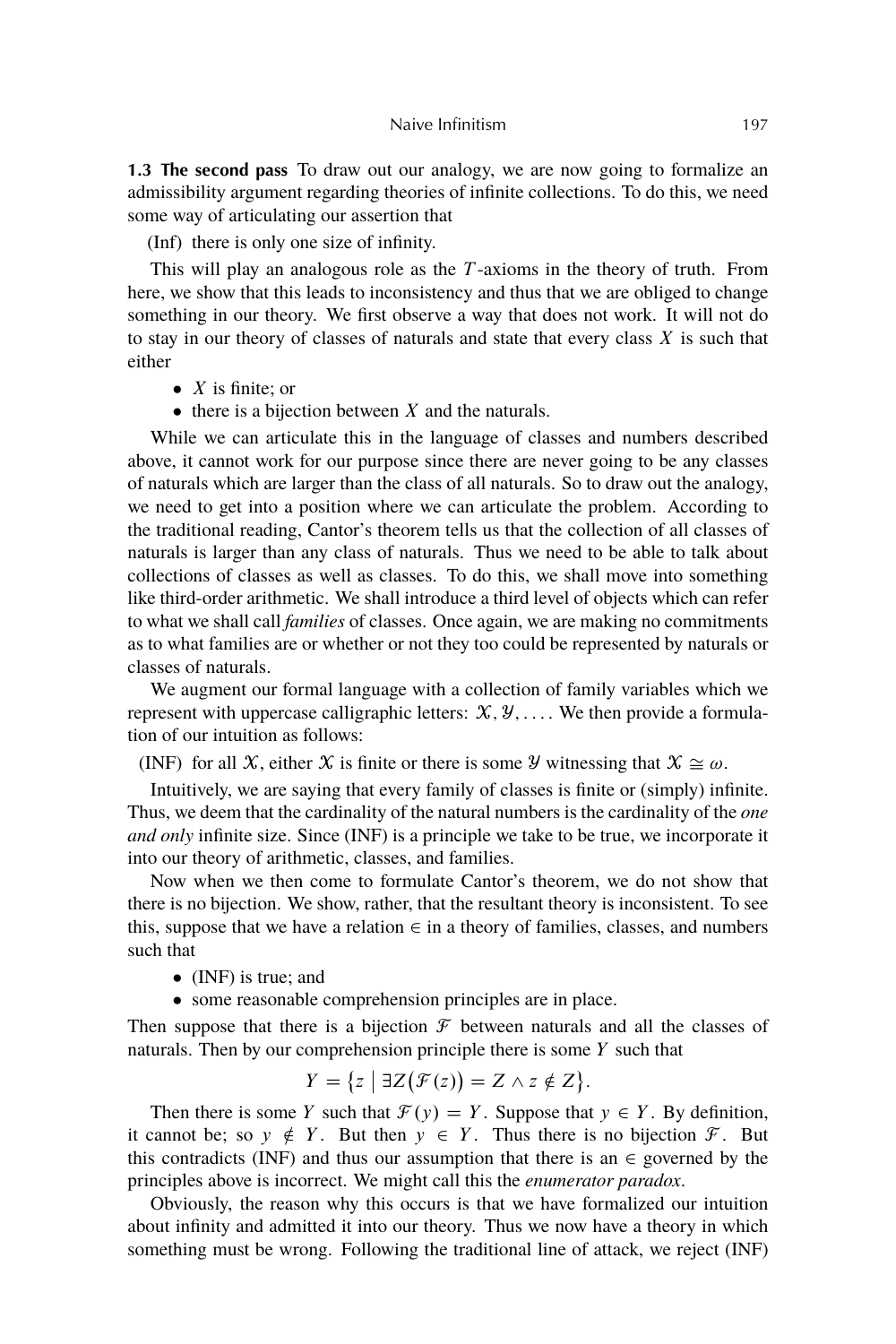<span id="page-7-0"></span>and end up with the Cantorian theory of the transfinite. But we are canvassing an alternative. We contend that giving up (INF) is a significant cost and not a step to be taken lightly. Let us see what is at stake here.<sup>[6](#page-17-0)</sup>

To get a sense of this, we return to our analogy with theories of truth. Tarski's theorem on the inadmissibility of truth showed us that we could not admit a predicate  $T$  into our language if it was governed by the  $T$ -axioms. So what is the impact of this theorem? The usual answer in the truth literature is that there are (at least) a couple of ways to go here. We might say that

- $\bullet$  the T-axioms do not provide the correct analysis of the concept of truth; or
- $\bullet$  the T-axioms do provide the correct analysis and there is no correct formalization of truth to be had.

Recent work in the theory of truth has worked to make the distinction between these perspectives clearer (see Azzouni [\[1\]](#page-19-0), [\[2\]](#page-19-0), Chihara [\[5\]](#page-19-0), Eklund [\[7\]](#page-19-0), Patterson [\[25\]](#page-20-0)). However, it is also possible to discern a similar thread in Tarski [\[31\]](#page-20-0). The first approach dictates that we have made some kind of error in our axiomatization of truth. There is a coherent concept, so to speak, out there for analysis, and Tarski's theorem shows us that this first cut at formalizing it has made a mistake. We might then look at the work carried out by Kripke [\[19\]](#page-19-0), Tarski [\[32\]](#page-20-0), and more recently in Field [\[9\]](#page-19-0) as attempts to provide the correct formalization. Nonetheless, there is a sense in which these new attempts seem to miss something crucial to our conception of truth. We must either sacrifice some of the  $T$ -axioms or revise the logic in which these arguments are conducted. Both options present significant costs.

In contrast, the second approach acquiesces to the analysis provided by the T -axioms as the one which faithfully represents what it means to be true. From this perspective, Tarski's theorem then shows us that this conception is, in some sense, incoherent, or at least unformalizable. We then might look at projects undertaken by formalized truth programs such as Tarski's and Kripke's as providing, not the correct formalization of the actual concept, but rather a *replacement* of one which is demonstrably faulty (see Scharp [\[27\]](#page-20-0)). We might think of a replacement theory as a felicitous *approximation* to our theory of truth. For example, suppose we provide a theory of truth for the language of arithmetic which only caters to those sentences which do not involve a truth predicate, that is, the arithmetic sentences. Then we would presume that any theory of truth, worthy of the name, would agree about these sentences. It is only once iterated truth contexts occur that problems arise, and even then it has to be iterated a lot. So while there may be no way of getting a perfect truth theory, we agree that there is a sense in which we can approximate it.

In parallel to the story about truth, I contend that Cantor's theorem can be understood as a theorem about inadmissibility and that this leads us to another fork in the road. Either Cantor's theorem shows us that

- $\bullet$  the  $\in$ -theory including (INF) does not provide the correct analysis of infinite collections; or
- $\bullet$  the  $\in$ -theory including (INF) does provide the correct analysis but there is no formal theory to be had.

Taking the first path, we end up with the traditional story. Cantor's theorem is then understood as having demonstrated that our naive theory of infinity provides a faulty analysis of our intuitive conception of infinity. We then see the set theories provided by Cantor and developed by Zermelo as attempts to provide the correct formalization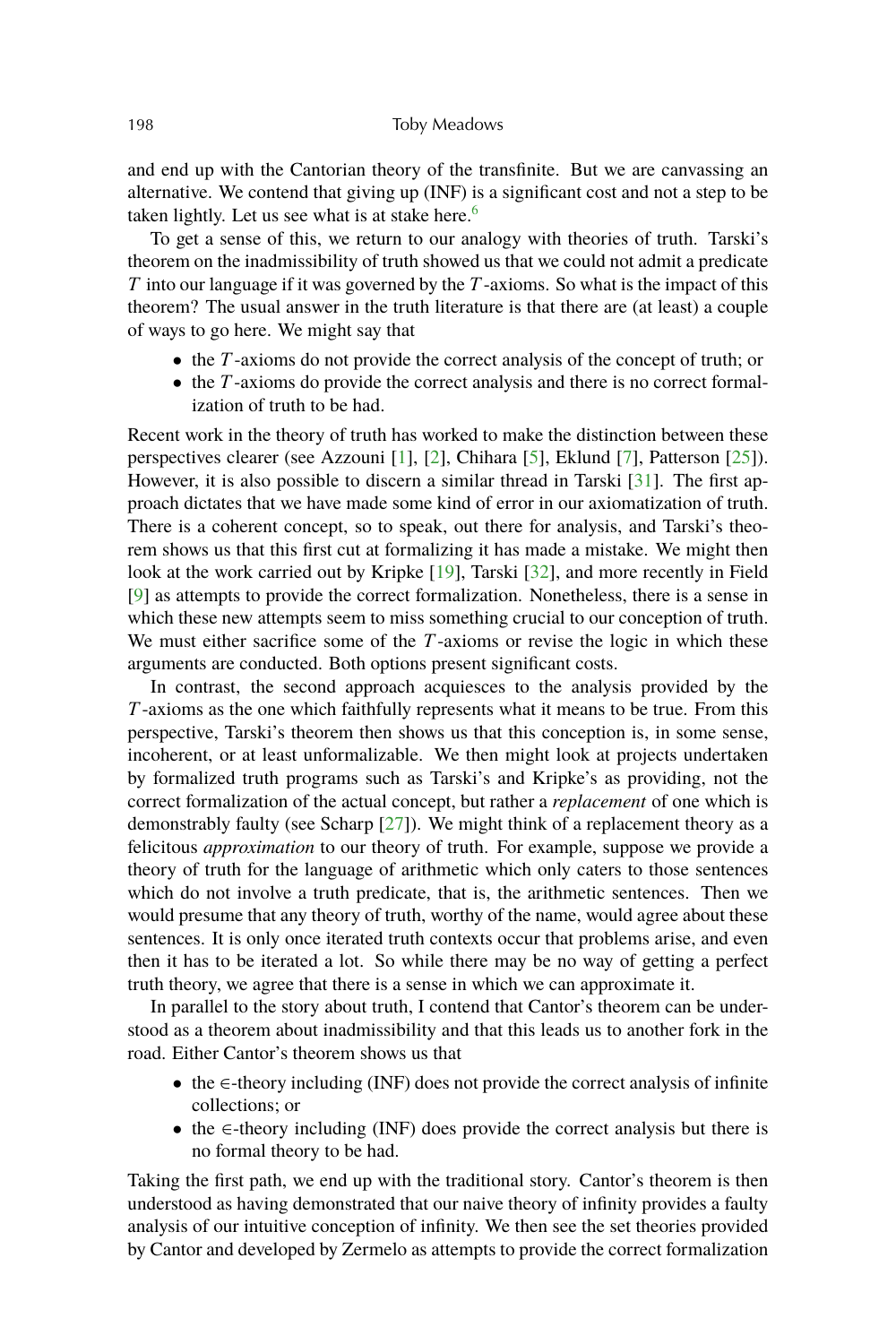<span id="page-8-0"></span>of the concept of infinite collections. If, on the other hand, we take the second path, then we assert that our analysis of the naive conception of infinite collections is adequately represented by the theory proposed above and that Cantor's theorem shows us that no formalization of this concept is possible. We thus reject the idea that it ultimately makes sense to quantify over the collection of all classes of natural numbers. But this does not mean that we cannot take up theories which approximate that concept. Perhaps we could look at formalized set theory as a replacement of the faulty conception of the infinite with a congenial approximation to it.

In summary, we might understand the fork in the road in the following fashion. On the one hand, we get to make good sense of our talk about all the collections of natural numbers, while losing our intuitive sense of the concept of infinity. While on the other hand, taking up the solution proposed here, we retain our intuitive conception of infinity while *sacrificing* our ability to talk *genuinely* about the collection of all classes of natural numbers.

1.3.1 Should we take set theory seriously? This discussion leads us to a kind of inconsistency view about theories of infinite collections. We can only have such a theory at the cost of intuitively obvious principles. Thus, we do not take seriously the idea that there could be multiple sizes of infinity. We *excommunicate the cardinals*. It is a radical view, but not altogether off the books. We might think back to Boolos's question in [\[3\]](#page-19-0) about whether we should take set theory seriously. Boolos gets us to consider some fixed points of normal functions such as the  $\aleph$  and  $\supseteq$  functions. ZFC can easily deliver the existence of cardinals  $\lambda$  and  $\kappa$  such that  $\lambda = \aleph_{\lambda}$ and  $\kappa = \mathbf{I}_{\kappa}$ . The argument goes through with an application of a weak form of the axiom of replacement. However, Boolos implores us to ask whether we *really* think there are such a staggering number of objects, so to speak, out there. In particular, he questions what it is about the axioms of  $ZFC$  that we find so evident as to prompt us to accept such a prima facie outlandish conclusion. Boolos proposes that it is the iterative conception of set which provides the philosophical foundation for  $ZFC$ . Moreover, building upon Dana Scott's [\[28\]](#page-20-0) work, Michael Potter [\[26\]](#page-20-0) has further developed an axiomatic approach to the iterative conception in which the axiom of replacement has no place.

One might wonder how seriously such a challenge can be taken by the contemporary set-theoretic community which now accepts, for example, measurable cardinals as a standard part of set theory. A measurable cardinal can scarcely figure in Boolos's picture. To see this we might extend the fixed points he considers to their*regular* cousins. Thus, we consider the least-regular fixed points of the  $\aleph$  and  $\supset$  functions: the first weak and strong inaccessible cardinals. These are *much* larger than the  $\lambda$ and  $\kappa$  that Boolos considers. But a measurable is much larger than that. If we considered any normal function (not just  $\aleph$  and  $\supset$ ) and demanded that they had a regular fixed point, then we would still be well below a measurable. No *process* from below can get anywhere near a measurable cardinal: they exhibit *qualitative transcendence* (see Kanamori [\[18\]](#page-19-0)). While the reasons for the acceptance of such large cardinals are extrinsic, being related to fixing the theory of analysis, they nonetheless appear compelling to the set theorist.

Our challenge, however, probes more deeply into the core of set theory. Our concern is not whether there are cardinals of some appropriately inconceivable trans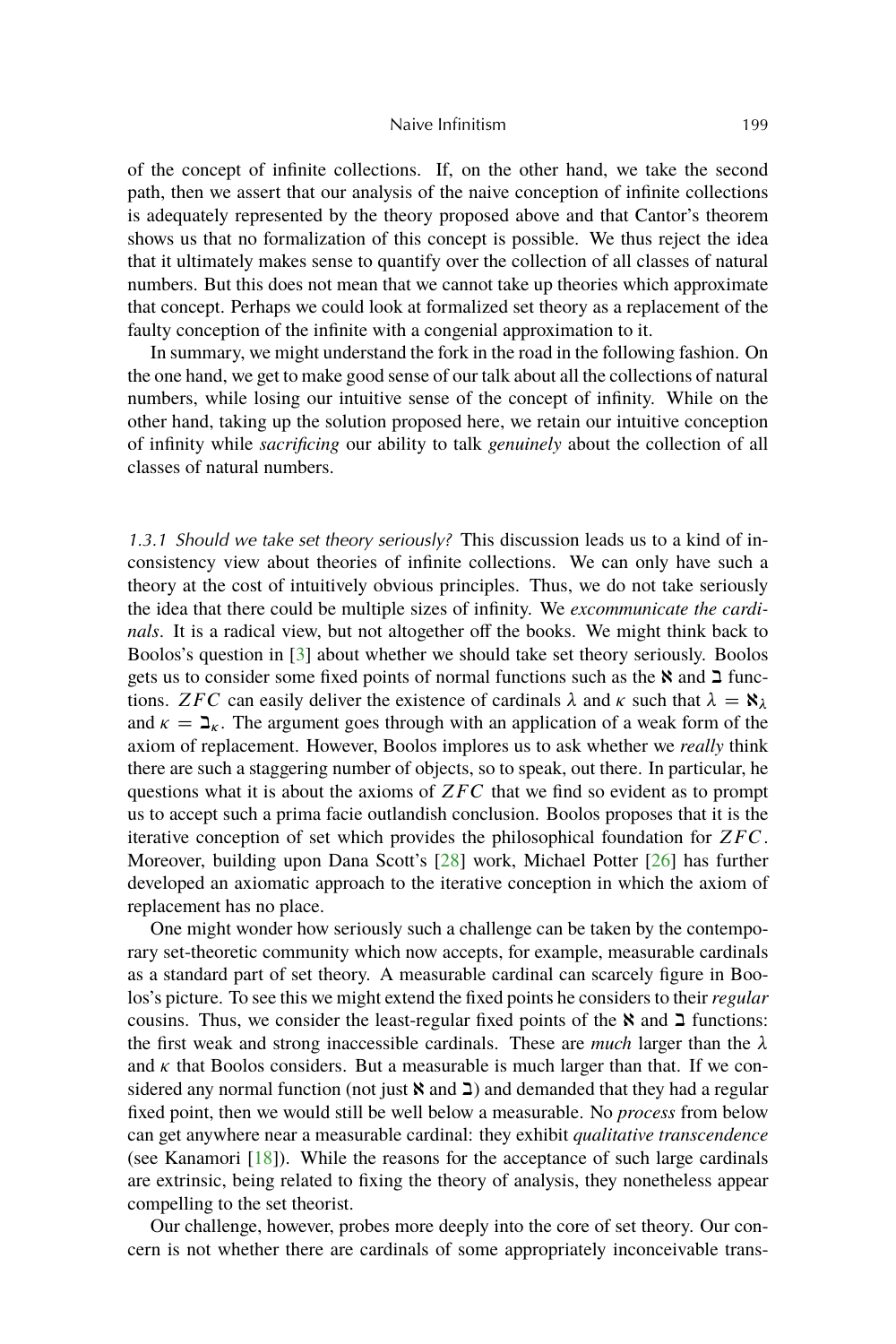<span id="page-9-0"></span>finite magnitude; rather, we are worried about whether or not there are transfinite cardinalities at all. We are concerned that such talk may be ultimately incoherent.

# **2 The Case of the Missing Bijection**

We observed earlier that there was something left to explain about the missing bijection given by our proof of Cantor's theorem in Section [1.1.](#page-2-0) In an effort to make a little more sense of this we make use of some tools from the philosophy of truth and set theory. We shall sketch a way of understanding the issue by using Hamkins's [\[15\]](#page-19-0) multiverse framework while philosophically underpinning it with an adaptation of Glanzberg's [\[11\]](#page-19-0) contextualist approach to truth.

We might describe the issue as follows. In Section [1.3,](#page-5-0) using our semiformal third-order theory, we were able to demonstrate its inconsistency in the presence of the axiom (INF), which is designed to uphold our intuitive understanding of the size of infinity. This put us in a position to reject the idea of there being a genuine notion of all classes of natural numbers over which we could quantify; thus, we leave open the question of what a good theory of classes of natural numbers should be like. However, in Section [1.1,](#page-2-0) we were able to prove a similar result on a playing field where (INF) could not be articulated. We were able to show that a certain reasonable representation of a bijection could not be present. Thus, there may be something residual left for us to explain.

We use this section to explore a way of making sense of this. We first introduce Hamkins's multiverse theory of sets and Glanzberg's contextualist theory of truth. We then combine those elements to get an idea of where the missing bijection may have, so to speak, gone.

**2.1 A multiverse understanding of sets** The basic idea motivating the multiverse theory of sets is that there are many different universes in which we can do set theory, none of which should be privileged over any other (see Hamkins [\[14\]](#page-19-0), [\[15\]](#page-19-0)). We should think of working in a different universe of sets as no different from considering different groups or rings in algebra. As such, according to the multiverse understanding, a question such as the continuum hypothesis is deflated away as a misleading way of asking in which universe we are currently. Hamkins argues for this thesis most persuasively on what we might understand as *extrinsic* or *pragmatic* grounds. He argues that mathematicians are too familiar with working in both  $CH$ and  $\neg CH$  worlds. Moreover, the fruitfulness of exploring the wide variety of settheoretic universes is also clear. As such, any argument which rejected the existence of one of those worlds should be rejected on the basis of familiarity and mathematical fecundity. It may, however, turn out that the position articulated in this paper provides a way of understanding the multiverse from a more *intrinsic*—and perhaps philosophically satisfying—point of view. In coming to understand that the theory of infinite collections is ultimately fraught, we hope to get a better idea of why multiple universes are natural and indeed of why such an understanding conforms to the spirit of our analysis of this troubled concept.

To get a better feeling for Hamkins's proposal, we shall look at one of the principles governing the multiverse and then consider a model of a simplified version of the system.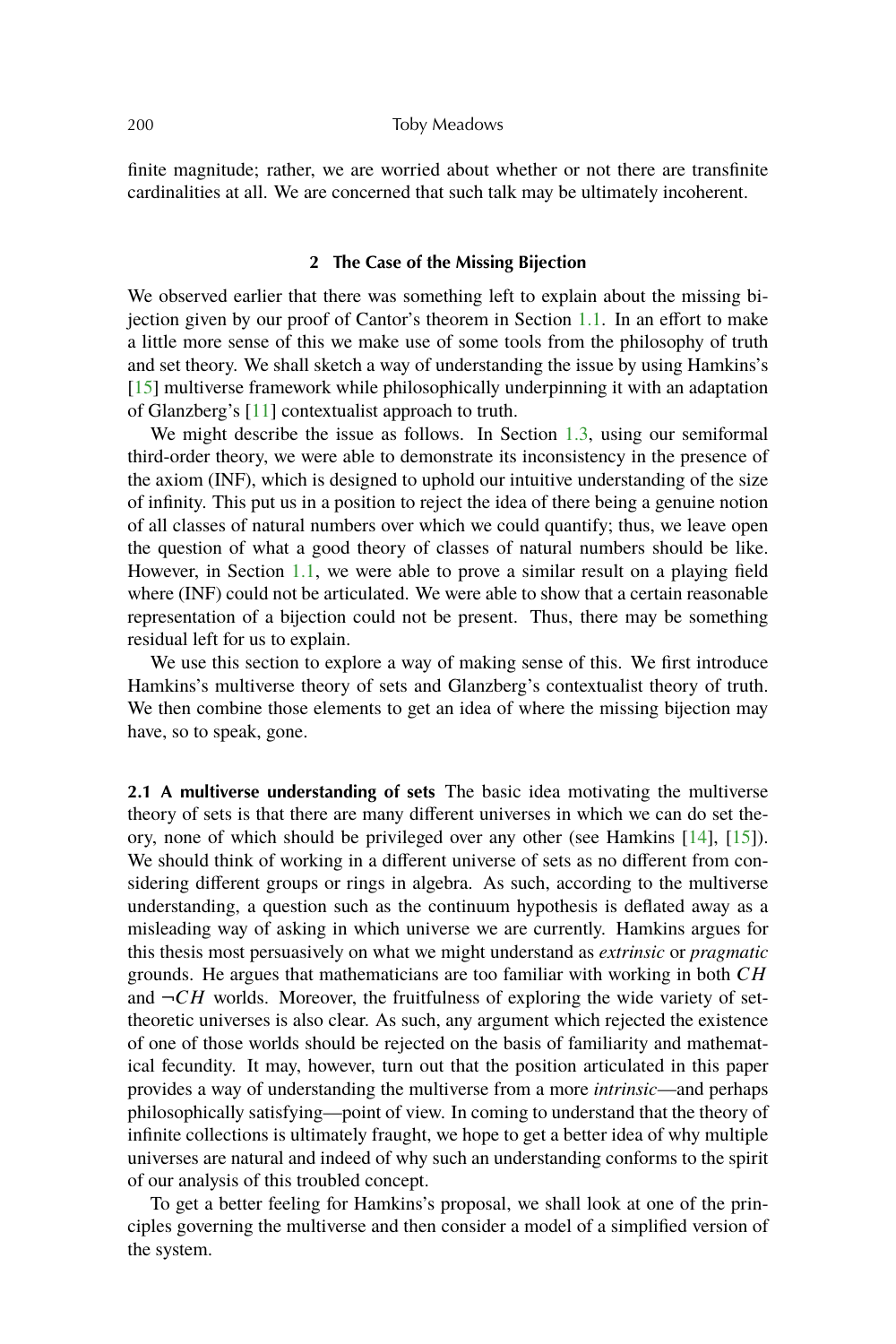<span id="page-10-0"></span>For Hamkins, the multiverse of different possible set concepts is constrained by both internal and external relations. Internally, each universe is governed by familiar axioms which tell us which sets must exist. For example, the axioms of  $ZFC$ would suffice for this purpose, although Hamkins would also like to consider even weaker systems such as theories of second-order arithmetic. The external relations are, however, more interesting. They tell us that if we are in one universe, then there is another universe which has an interesting relationship with the one in which we are currently. For example, Hamkins proposes that we add the following:

 Axiom of generic extensions: For every universe and any collection of approximations to an object  $G$  there is a forcing extension of that universe which contains G.

Strictly, we probably should not call this an axiom as we have not formulated it in a first-order theory: we are using an informal language which speaks of universes and forcing. We could, of course, formalize this talk by using the language of set theory and the resources of  $ZFC$ , thus reducing the talk of universes to models. However, this is problematic because our multiverse should consist of genuinely alternative set-theoretic universes, not the simulacra which our traditional foundation provides: the multiverse approach is intended to provide an alternative foundation. The problem of an axiomatization of the multiverse remains open and beyond the scope of this paper; however, we remark that a synthesis of modal approaches in contemporary philosophy of set theory may provide a solution (see Hamkins and Löwe [\[16\]](#page-19-0), Linnebo [\[21\]](#page-20-0)).

If we put this difficult problem on hold, we can make use of our ordinary  $ZFC$ foundations to give us a simpler picture of how the multiverse works. Let us then take some countable domain, say,  $\omega$ , and consider a system of countable transitive models of  $ZFC$  closed under the axiom of generic extensions.<sup>[7](#page-18-0)</sup>

Of course, in using  $ZFC$  in each universe we are taking up something more powerful than the weak systems approximating second- and third-order arithmetic, which we have considered above. Moreover, it clearly omits the axiom (INF). This will allow us to keep closer in letter to Hamkins's work  $[15]$ , but the important thing is that we shall still be able to see the effect of the missing bijection. We shall call such a system of models a *generic multiverse* (see Gitman and Hamkins [\[10\]](#page-19-0), Woodin [\[34\]](#page-20-0)).

**2.2 Contextualism and semantic paradox** We now briefly describe how a contextualist may address the liar paradox. The approach was pioneered by Parsons [\[24\]](#page-20-0) and has been further developed and generalized to other paradoxical situations by Glanzberg  $[11]$ ,  $[12]$ . In a nutshell, the contextualist claims that the reason the argument for inconsistency from the liar paradox goes through is that the range of our quantifiers, and thus the salient ontology, has shifted during the argument. To see this in action, let us run through the basic argument for the contradiction by using the liar paradox and consider a simple version of the contextualist response.<sup>[8](#page-18-0)</sup> We start with the assumption that for all sentences  $\varphi$  it is the case that

$$
\varphi \leftrightarrow T^{\mathsf{T}} \varphi^{\mathsf{T}}.
$$

We then claim that there is some sentence  $\lambda$  such that

$$
\lambda \leftrightarrow \neg T^\top \lambda^\top.
$$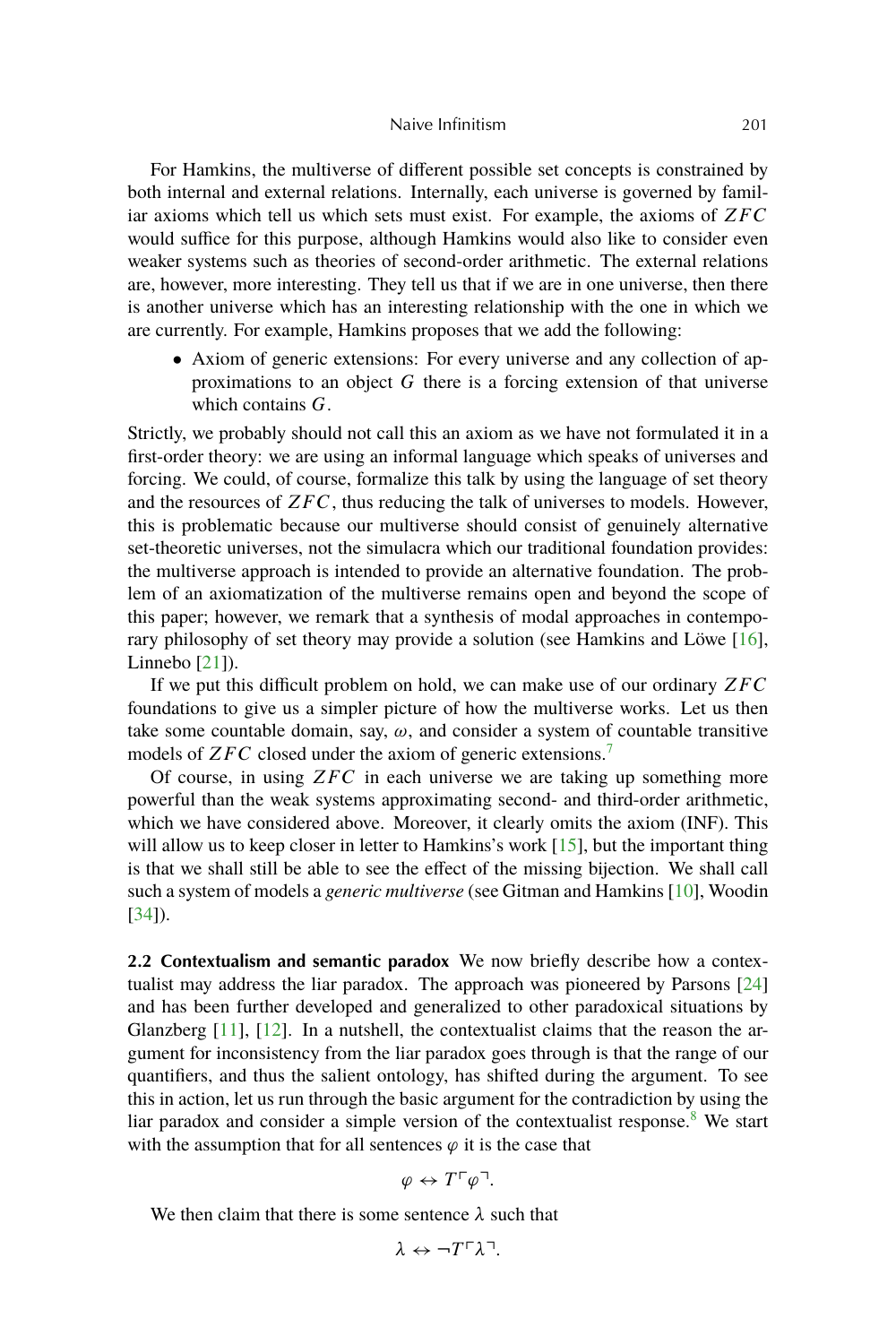But  $\lambda$  is itself a sentence so

$$
\lambda \leftrightarrow T^\Gamma \lambda^\neg,
$$

and from there, we see that

$$
\lambda \leftrightarrow \neg T \ulcorner \lambda \urcorner \leftrightarrow \neg \lambda.
$$

So where have our quantifiers shifted? At the beginning of the argument, we made an assumption about how truth should work for *any* sentence. But *which* sentences count as just *any* sentence? The contextualist sees the inconsistency as resulting from a naive understanding of how far the quantifiers range. The simplest move for the contextualist is then something reminiscent of Tarski [\[32\]](#page-20-0). We say that at the beginning of the argument, when we said, "for all sentences," we only meant those sentences which did not make use of the truth predicate. On the other hand, in the next step, when we argue that there is *some sentence*,  $\lambda$ , such that  $\lambda \leftrightarrow \neg T \Box T$ , our domain of quantification (over sentences) has shifted: we are now admitting sentences that do involve a truth predicate. Then since the domain of quantification has shifted, there is no reason to think that our first assumption applies to sentences like  $\lambda$ ; and thus, inconsistency is averted.

Of course, this is a mere sketch which raises a couple of obvious problems. First, we might, naturally enough, think that our first assumption, or at least something like it, should apply to  $\lambda$  too. This is easy enough to accommodate along Tarskian lines. We introduce a new truth predicate, say,  $T_1$ , to accommodate sentences from the new range of quantification and say of all the sentences  $\varphi$  not involving  $T_1$ , that  $\varphi \leftrightarrow T_1 \lceil \varphi \rceil$ . We may then continue extending in this fashion, gaining a hierarchy of languages each with their own truth predicate (see Feferman [\[8\]](#page-19-0), Halbach [\[13\]](#page-19-0)). More seriously, we may wonder about the precise conditions under which we must shift the context of our sentential quantifiers. Glanzberg [\[11\]](#page-19-0) has made a serious effort to address the problem by introducing a framework of propositional quantification and employing work from the contextualist literature in the philosophy of language. This is not, however, our current problem.

**2.3 A contextualist approach to the multiverse via forcing** We now have the tools to illustrate how the multiverse account of sets and the contextualist approach to truth can be composed together to provide an account of our missing bijection. The basic plan is as follows.

- (1) Take a multiverse M in which every universe U believes itself to contain multiple infinite cardinalities, but such that we actually see that each universe is countable.
- (2) Consider the argument for Cantor's theorem as conducted in a particular universe  $\mathcal{U}$ .
- (3) Show how a generic extension may be understood as giving us a universe  $\mathcal{U}'$ corresponding to the context shift implicit in Cantor's theorem.

For our multiverse, we just take a generic multiverse as described above (see [\[34\]](#page-20-0)). Given that we are following Hamkins's framework, each universe in our multiverse believes itself to contain multiple infinite cardinalities. Moreover, since we are taking  $ZFC$  to be true in each of these universes, there is a sense in which the inhabitants of each universe are able to prove this by using Cantor's theorem. We now focus on how they do this, observing where a shift of context may occur.

<span id="page-11-0"></span>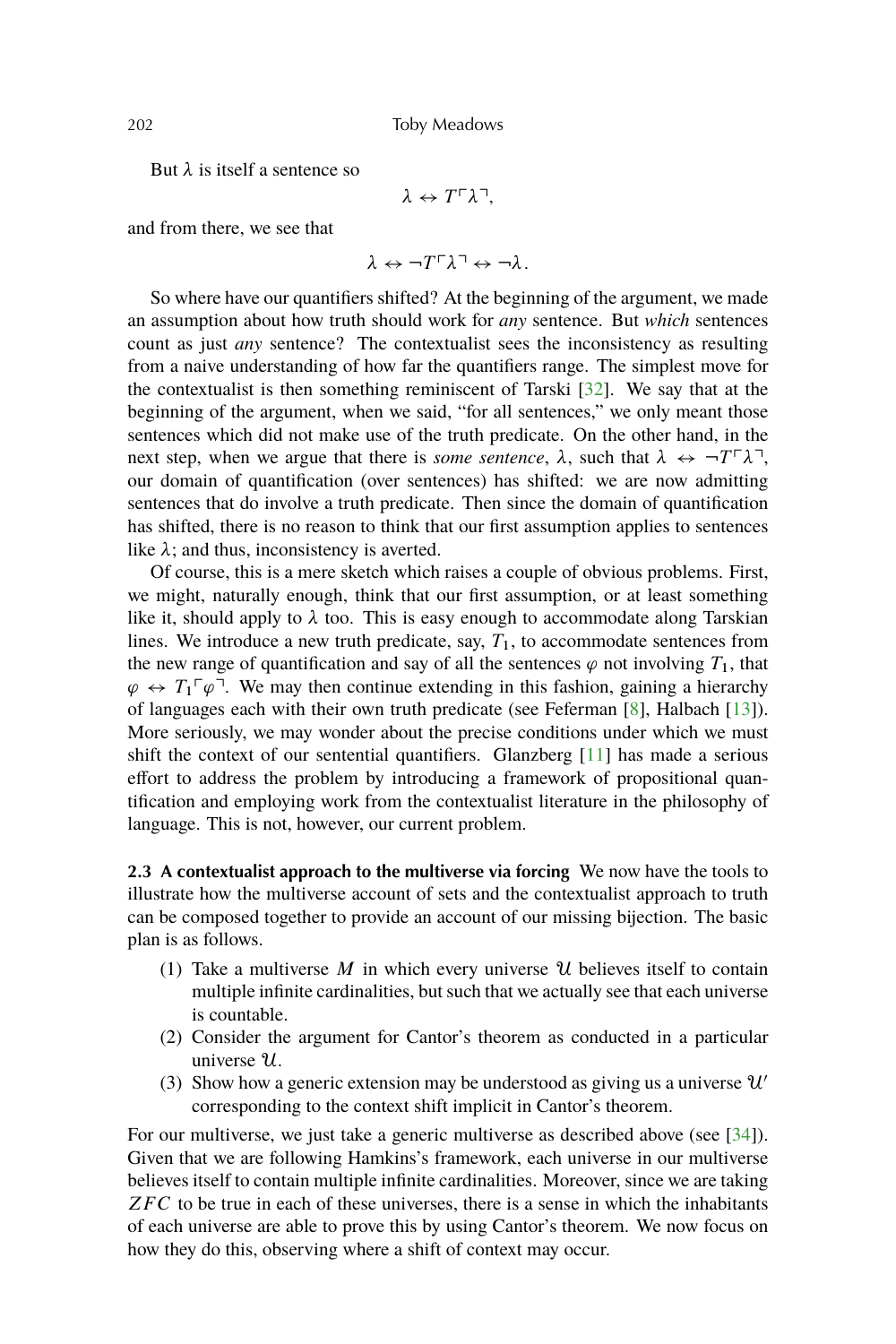<span id="page-12-0"></span>We take ourselves to be in a particular universe  $\mathcal U$  in  $\mathcal M$  and we start by taking what it thinks is the powerset of the natural numbers  $\mathcal{P}(\omega)$ . We then assume that there is a bijection  $f : \omega \cong \mathcal{P}(\omega)$  and using separation let

$$
A = \{ n \in \omega \mid n \notin f(n) \}.
$$

Since  $A \in \mathcal{P}(\omega)$ , there is by assumption some  $a \in \omega$  such that  $f(a) = A$ . But then

$$
a \in A \leftrightarrow a \notin f(a) \leftrightarrow a \notin A.
$$

As in the truth case, we claim that a shift occurs between the first and second steps. We have rejected the assumption that there is some absolute notion of the family of all classes of natural numbers, thus our move to take  $\mathcal{P}(\omega)$  is merely relative to the context  $U$  from which we begin the argument. But where has the context shifted to?

This is where the generic multiverse comes in. Using a forcing argument we can collapse  $\mathcal{P}(\omega)$  by adding a generic object G which witnesses the ultimate countability of  $\mathcal{P}(\omega)$  in U. Such an G cannot be present in U but will be present in another universe  $\mathcal{U}' = \mathcal{U}[G]$  in M since it is closed under forcing extensions (see Kunen [\[20\]](#page-20-0)). Moreover,  $\mathcal{U}[G]$  will be the minimal extension of U which still upholds the axioms of  $ZFC$ . So we make sense of the missing bijection as a generic object G. It is not present in the initial context  $\mathcal U$  but there is always another context  $\mathcal U'$  in which it is.

Observing this situation and given our claim that there are not any really uncountable infinities, we might imagine ourselves as, so to speak, navigating an endless collection of these countable models in something like the generic multiverse we have described. While the *illusion of multiple infinite cardinalities* is witnessed *inside* each of the universes, we are free to move between them.<sup>[9](#page-18-0)</sup>

But all this should cause us to ask the questions: Why should we accept the forcing extension axiom? What is so natural about it?

In an effort to provide a more philosophical response, I would like to make the provocative suggestion that forcing is a kind of natural revenge or dual to Cantor's theorem: where Cantor gives us the transfinite, forcing tears it down. But what is interesting about this suggestion? Why would we think there is any *natural relationship* between the two approaches? In defense of this claim, I would like to gesture at an obvious similarity between the way we prove Cantor's theorem and the way we show that generic objects cannot exist in our universe.

To illustrate this, we first provide a quick précis of the forcing technique. In brief, we start with a ground model  $\mathcal M$  and construct, so to speak, a generic object G from a series of approximations to it. Each of these approximations is in  $\mathcal M$  and indeed, we can collect together all the different ways of constructing such a  $G$  in a partial-order  $\mathbb P$  which is also an element of M. We then consider particular subsets D of the partial order P which we call *dense*. Intuitively speaking, a dense set D contains a set of approximations such that no matter which way you tried to assemble a  $G$  using  $\mathbb P$  there would always be another approximation p in D to which you could extend your current approximation. A set G is *generic* if it ends up using some of every dense  $D \subseteq \mathbb{P}$ .

Our generic extension principle then tells us that there is a universe in which such a G must occur, but we also want to know that G was not already in  $\mathcal{M}$ . The argument for this follows that of Cantor in a step-by-step fashion. We illustrate this in Table [1.](#page-13-0)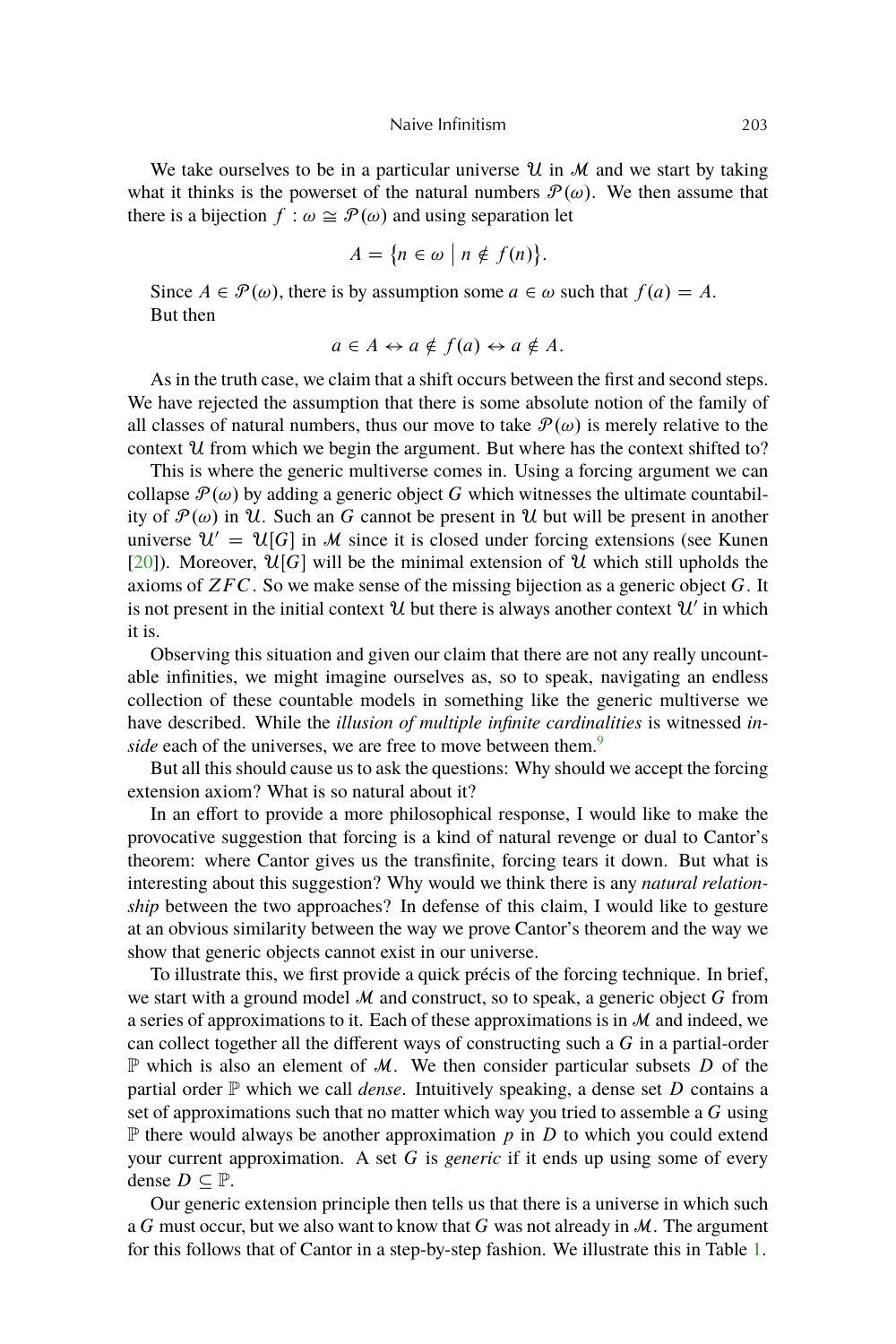#### <span id="page-13-0"></span>204 Toby Meadows

| <b>Cantor</b>                                                                     | <b>Cohen</b>                                                                   |
|-----------------------------------------------------------------------------------|--------------------------------------------------------------------------------|
| Suppose the existence of a surjection                                             | Suppose the existence of a                                                     |
| $f: \omega \to \mathcal{P}(\omega)$ .                                             | $G: \omega^{\mathcal{M}} \to \lambda^{\mathcal{M}} \in \mathcal{M}.$           |
| Then consider the set $A = \{n \in \omega \mid n \notin f(n)\}$ .                 | Then consider the set $E = \{p \in \mathbb{P} \mid p \notin G\},\$             |
|                                                                                   | which is dense.                                                                |
| Observe that since f is surjective $\exists a$ such that                          | Observe that since E is dense $\exists e \in E$ such that                      |
| $f(a) = A$ .                                                                      | $e \in G$ .                                                                    |
| We then have $a \in A \leftrightarrow a \notin f(a) \leftrightarrow a \notin A$ . | We then have $e \in E \leftrightarrow e \notin G \leftrightarrow e \notin E$ . |
| Thus, there is no such $f$ .                                                      | Thus, $G \notin M$ .                                                           |

| ۹<br>٠<br>٠<br>٠<br>× | ٠ |
|-----------------------|---|
|-----------------------|---|

The tentative lesson I would like to draw from this is that Cantor's theorem and Cohen's are two sides of the same coin. Rather than seeing forcing and generic extensions as mere, albeit powerful, instruments in the set theorist's toolkit, I am proposing that we see forcing as a deep insight that results from our analysis of the theory of infinite collections. We should perhaps see the axiom of generic extensions as exactly the kind of thing which our experience with infinite collection should force upon us: it is *intrinsic*.

2.3.1 Why not Skolem hulls? We observe that a more traditional approach in this vicinity is a species of Skolem relativism. In contrast to the approach proposed in this paper, this kind of Skolem relativist approach uses the downward Löwenheim– Skolem theorems (rather than Cohen's) to show that any first-order theory with a reasonable axiomatization has a countable model. From this, we are encouraged to draw skeptical conclusions about the viability of multiple infinite cardinalities (see von Neumann [\[33\]](#page-20-0)). Despite the similarities in the final positions of these approaches, we have opted against the Skolem approach here. Our main reason is that, in using the downward Löwenheim–Skolem theorem, we have to start, so to speak, in a model which is uncountable before we apply it. So there is a sense in which we start off in the very place whose ultimate coherence we already doubt. This seems less congenial than the generic multiverse approach in that there we may start with countable models and move between them by transforming those models: the move is additive rather than subtractive. Moreover, since our starting position is always countable, we minimize our indulgence of the transfinite realm.

2.3.2 A remark about indefinite extensibility As a final remark for this section, we observe that there is a species of indefinite extensibility at work in this sketch. Dummett [\[6\]](#page-19-0) describes the notion of indefinite extensibility as follows:

An indefinitely extensible concept is one such that, if we can form a definite conception of a totality all of whose members fall under that concept, we can, by reference to that totality, characterize a larger totality all of whose members fall under it [\[6,](#page-19-0) p. 441].

The archetypal example of such a concept is Russell's concept of a set which is not a member of itself. If we take a definite totality of sets which are not members of themselves, then we may then characterize a new, larger totality. Shapiro and Wright [\[29\]](#page-20-0) have attempted to make sense of this by demanding that a definite conception of a totality be a set. This results in a notion of indefinite extensibility where a concept is indefinitely extensible if it can be put in correspondence with the ordinals: indefinite extensibility is reduced away, so to speak, to the prior concept of the absolute infinity of the ordinals.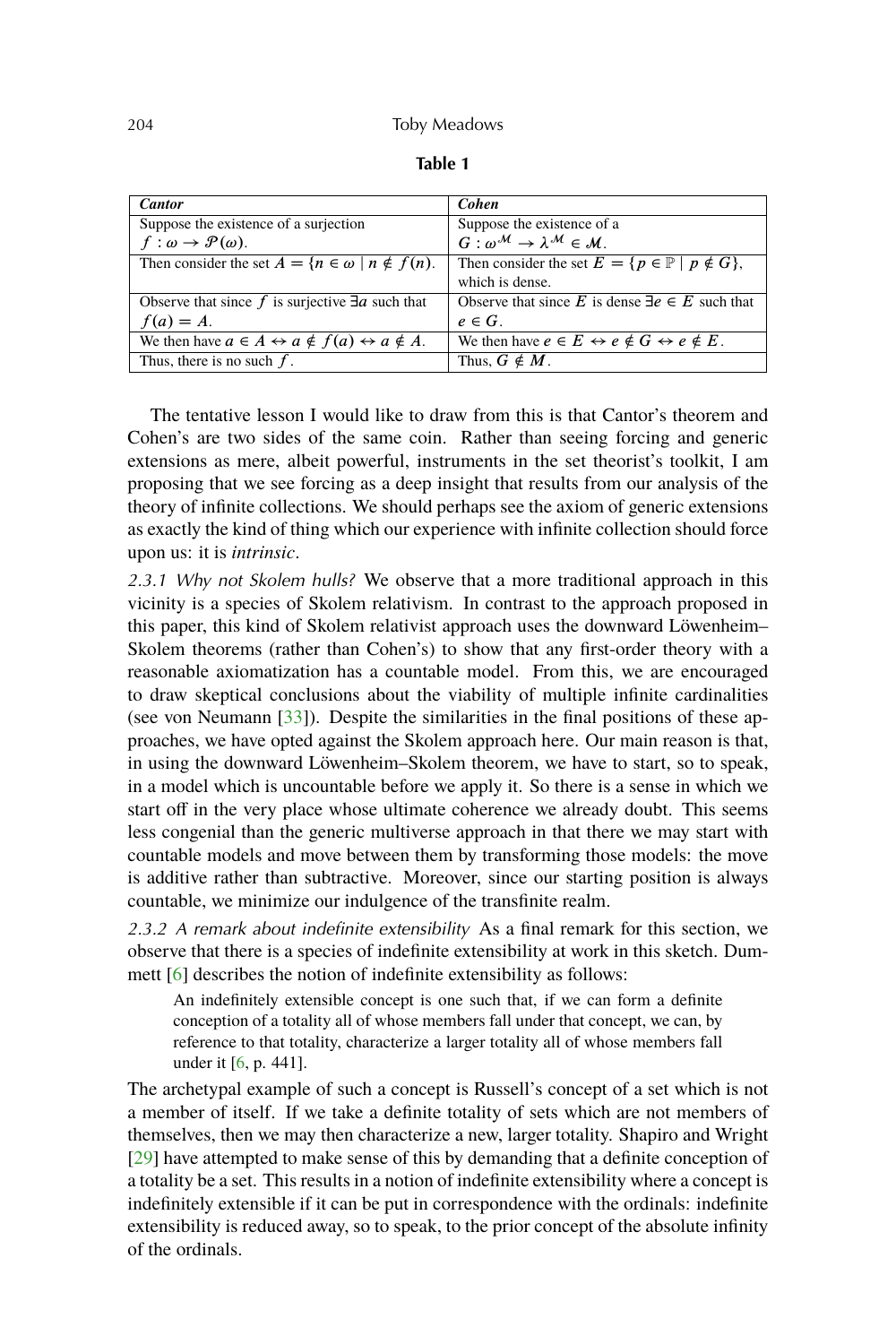<span id="page-14-0"></span>In contrast to this kind of formulation, the indefinite extensibility witnessed above is horizontal, so to speak, rather than vertical. Given a particular universe, we claim that there will always be another one extending it to a *wider* one which contains witnesses to its ultimate countability. The forcing construction allows us to take an existing totality (our current universe) and characterize a larger totality which contains all the elements of the original totality.

Dummett also appears to have recognized something very close to what we are suggesting in this paper:

The argument [for Cantor's theorem] does not show that the real numbers form a non-denumerable totality unless we assume at the outset that they form a determinate totality comprising all that we shall ever recognise as a real number: the alternative is to regard the concept *real number* as an indefinitely extensible one [\[6,](#page-19-0) p. 442].

Our contextualist sketch takes up the position that there is no determinate totality comprising all that we shall *ever* recognize as a real number. Moreover, we take it that the argument from (INF) to inconsistency demonstrates that there is no such totality to be had. Rather, we are restricted to particular contexts or universes. As such, like Dummett, we treat the concept of a real number as indefinitely extensible.

# **3 Problems**

So that is the view we are entertaining. We now examine some of the obvious problems for it.

- (1) Is there a naive conception of infinity?
- (2) Sociological differences between theories of truth and theories of infinity.
- (3) Where do we stop?
- (4) What about simpler problems of cardinality and the transfinite?

**3.1 Is there a naive conception of infinity?** The intelligibility of the view proposed crucially depends on there being a naive conception of infinity which does not permit more than one size of infinity. Without this, the analogy between infinity and truth fails. However, a conceivable point of difference between accounts of truth and of infinite collections is the work done by *intuitiveness*. It seems plausible (and has certainly been defended) that the  $T$ -axioms constitute in the meaning of truth. If you were asked the question: what does "true" mean, we could explain it saying that we are "entitled to assert (or deny) a sentence that it is true precisely under the circumstances when we can assert (or deny) the sentence itself" (see [\[19\]](#page-19-0)). This is, loosely speaking, just an informal characterization of the  $T$ -axioms. Moreover, while the analysis is shrewd, it is also very intuitive. It appears to accord well with our usual use of the term and as such, it seems quite reasonable to attribute to the average person such a naive conception of truth.

On the other hand, we might think differently about the concept of infinity. At face value, it is a mathematical concept and as such, the characterization of its meaning should be left to the experts: mathematicians. For example, we would not want to trust the meaning of the term "natural number" to the man on the street. Characterizing such a concept is surely the task of a mathematician or philosopher of mathematics. With this particular example, one reason for this is that the concept of natural numbers is difficult to characterize. A reasonable characterization of the laws of arithmetic requires a recursive axiomatization and, as such, seems well beyond the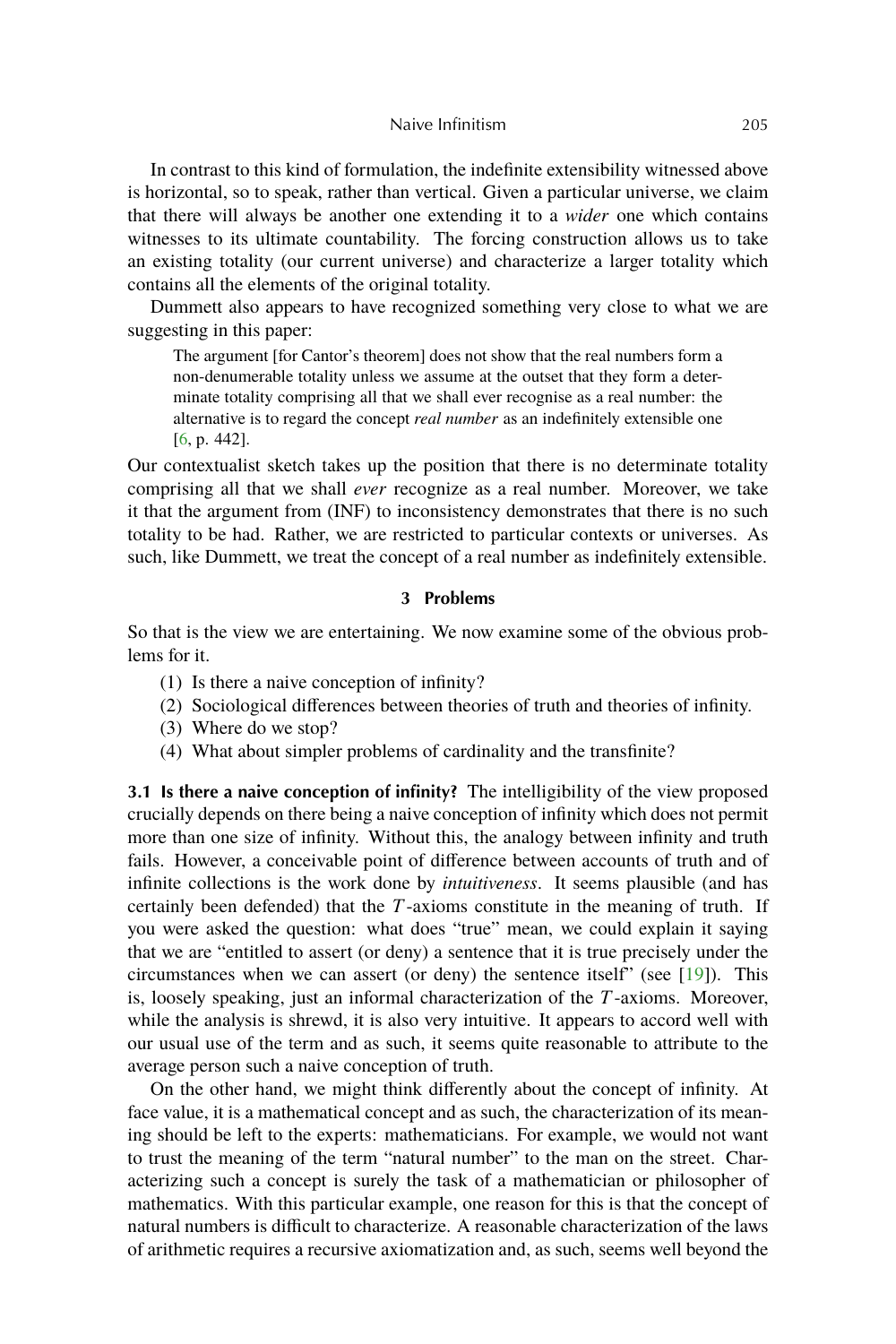# 206 Toby Meadows

abilities of the layperson. On the other hand, the concept of infinity is easy enough to grasp, despite its vertiginous quality. Infinity is that quantity beyond which there is no larger. What exactly that means may end up depending a lot on the context in which it is articulated. However, in the case of arithmetic and its theory of families and classes, it seems relatively straightforward. A family is infinite if every other family is either smaller than it or has the same size.<sup>[10](#page-18-0)</sup> The definition is not particularly complicated or subtle. On this basis, I would like to contend that there is, indeed, a sense in which we possess a naive conception of infinity.

**3.2 Historical differences between theories of truth and theories of infinity** Another potential weakness in the analogy emerges in the history of theoretical approaches to these problems. The study of theories of truth is extremely diverse. There are a plethora of different theories and logics of truth, each defended for the most part in plausible ways. This kind of diversity lends a certain credence to the idea that truth is ultimately problematic. On the other hand, the theory of the transfinite is relatively unified. Moreover, once the axiom of choice has been admitted, the world of the transfinite is very well behaved. This unification could lend credence to the claim that the transfinite is not problematic. I do not have much to say on what effect this distinction should have on the analogy proposed. However, if this were the driving reason why there is less plurality in theories of infinity, then that would seem interesting in its own right.

**3.3 Where do we stop?** Another problem for the view proposed above is the question of its scope. An important feature of the analogy above is the dependence of both liar reasoning and Cantorian reasoning on a diagonal argument. We might be tempted to take this as implying that there is something fishy going on in diagonal arguments, and we should perhaps alleviate dependence upon them in our core theories. But of course this will not do. It would be difficult to enumerate the value of diagonal arguments in mathematical logic. To take just a small selection, without them we would lose Gödel's theorem, Turing's halting problem, the Baire category theorem, and the Borel hierarchy theorem. We do not want to throw the baby out with the bathwater.

So what is stopping us from taking other diagonal arguments and saying that they too are paradoxical like the liar? I think the answer is that we can, but to make the analogy work some argument still needs to be made to show that an intuitive principle has been violated.

Let us consider the halting problem in more detail. To take up an inconsistentist approach to recursion theory, we need to argue that some intuitive principle has been violated. But what would this be? Let us quickly review the argument.

**Theorem 3.1** *There is no total recursive function*  $f : \omega \to \omega$  *which verifies whether or not an arbitrary partial recursive function halts on its own code number.*

**Proof** Suppose not. Then there is a total recursive function  $f : \omega \to \omega$  such that for any algorithm code  $e \in \omega$ , we have

$$
f(e) = \begin{cases} 1 & \text{if } \varphi_e(e) \text{ halts,} \\ 0 & \text{otherwise.} \end{cases}
$$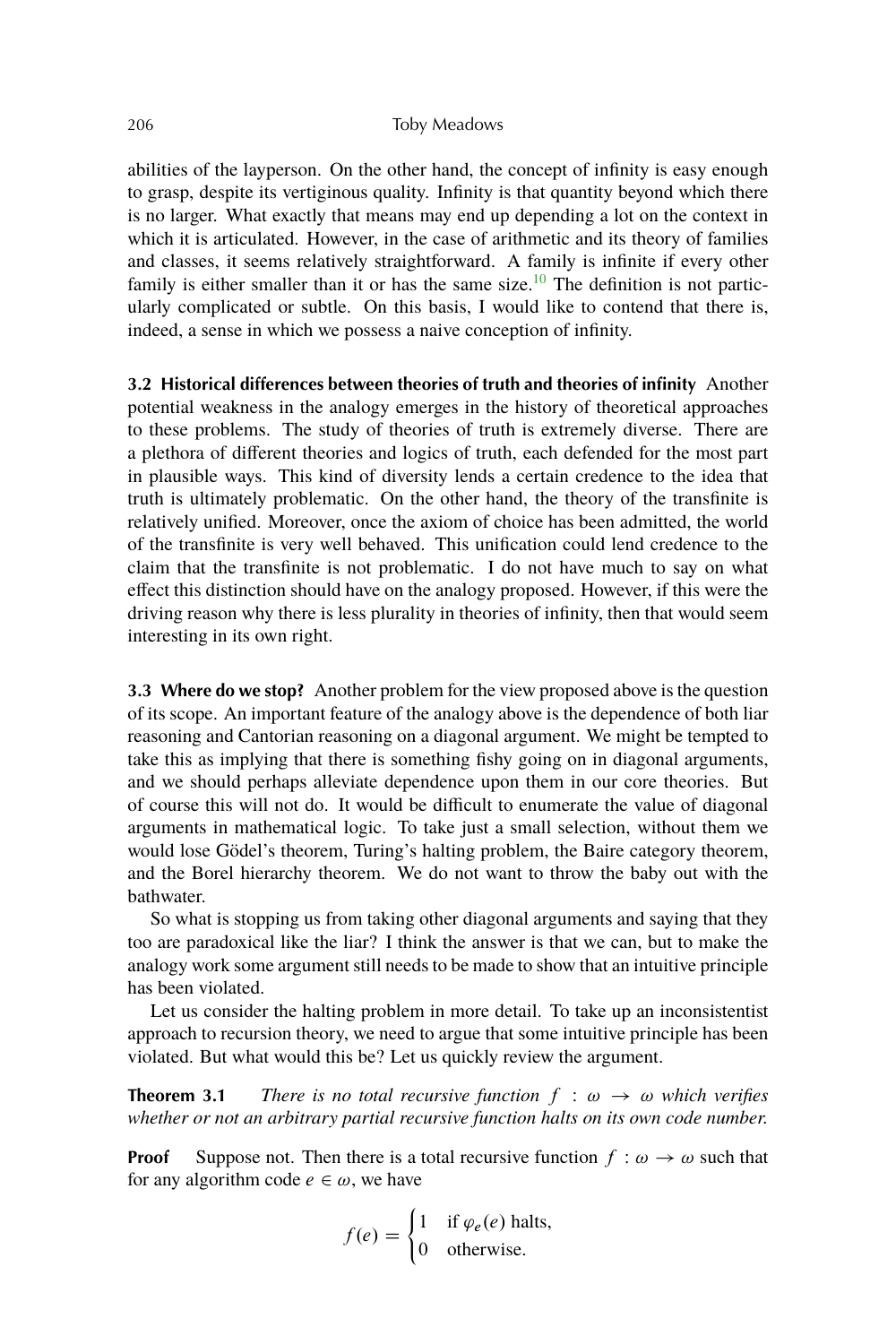<span id="page-16-0"></span>Given this, we then construct the partial recursive function  $\varphi_k : \omega \to \omega$  such that

$$
\varphi_k(n) = \begin{cases} \infty & \text{if } f(n) = 1, \\ 0 & \text{otherwise.} \end{cases}
$$

Now supposing that  $\varphi_k$  is coded by k, let use consider what happens when we present k to  $\varphi_k$ . We get

$$
\varphi_k(k)
$$
 halts  $\leftrightarrow \varphi_k(k) = 0 \leftrightarrow f(k) = 0 \leftrightarrow \varphi_k(k)$  does not halt,

which is a contradiction, thus there is no such recursive function  $f$ .

What intuitive principle has been violated in this argument? In analogy with our Cantorian rejection, we might say that our efforts to quantify over all of the partial recursive function were flawed in the first place. Thus our total recursive function is bound to miss something, in analogy with the missing bijection.

But an important difference creeps in here. In the cardinality case, we had the idea that we could not quantify over all the subsets of the naturals and so the important bijection was necessarily missing. The bijection was, however, understood to become available in some larger context. But even this new bijection is relative: it only works for the classes of the previous context. This allows us to retain our intuition that nothing is "really" uncountable, merely relatively so.

However, in the case of the halting problem, our goal is to establish the existence of, so to speak, an absolute function capable of verifying all of the facts about partial recursive functions, regardless of context. The argument above establishes that this cannot be done in the local context, and a fortiori we shall fail to find such an absolute function when we move across multiple contexts too.

**3.4 What about simpler problems of cardinality and the transfinite?** Throughout this narrative, I have unquestioningly presupposed the idea that cardinality should be understood via bijection. However, the naive conception of cardinality also seems to involve something like subset-hood. If we have a finite collection of objects and consider a proper subset of that collection, then the subset is smaller in cardinality than the original collection. It is only when we consider infinite collections that this property can fail. So given that we are questioning Cantor's conception of the transfinite, perhaps we should also be questioning the use of bijection as well. If I am arguing for one intuitive notion of cardinality, should I not be defending this one too?

I think there are a couple of ways for me to respond here. First, we could acknowledge that there are further nuances in the theory of cardinality which involve the move from the finite to the infinite. A serious attempt at providing a nonbijective equinumerosity account can be found in the second half of Mancosu's work [\[23\]](#page-20-0). The essential problem is to find a natural total ordering on infinite collections of natural numbers which extends the partial order on the underlying powerset algebra. This is a fascinating project, but it is outside the scope of this paper. Moreover, it has little effect on its claims. Even if such an project could be successful, the problems for the bijective story still stand. Perhaps the conclusions of this paper could be used to lend philosophical support to such projects. We might also make the stronger claim that in finite contexts, strict subset-hood implies that "less than" is merely symptomatic rather than characteristic of the cardinality concept. In finite cases, it is merely sufficient but not necessary: there are finite collections which have less cardinality than

 $\Box$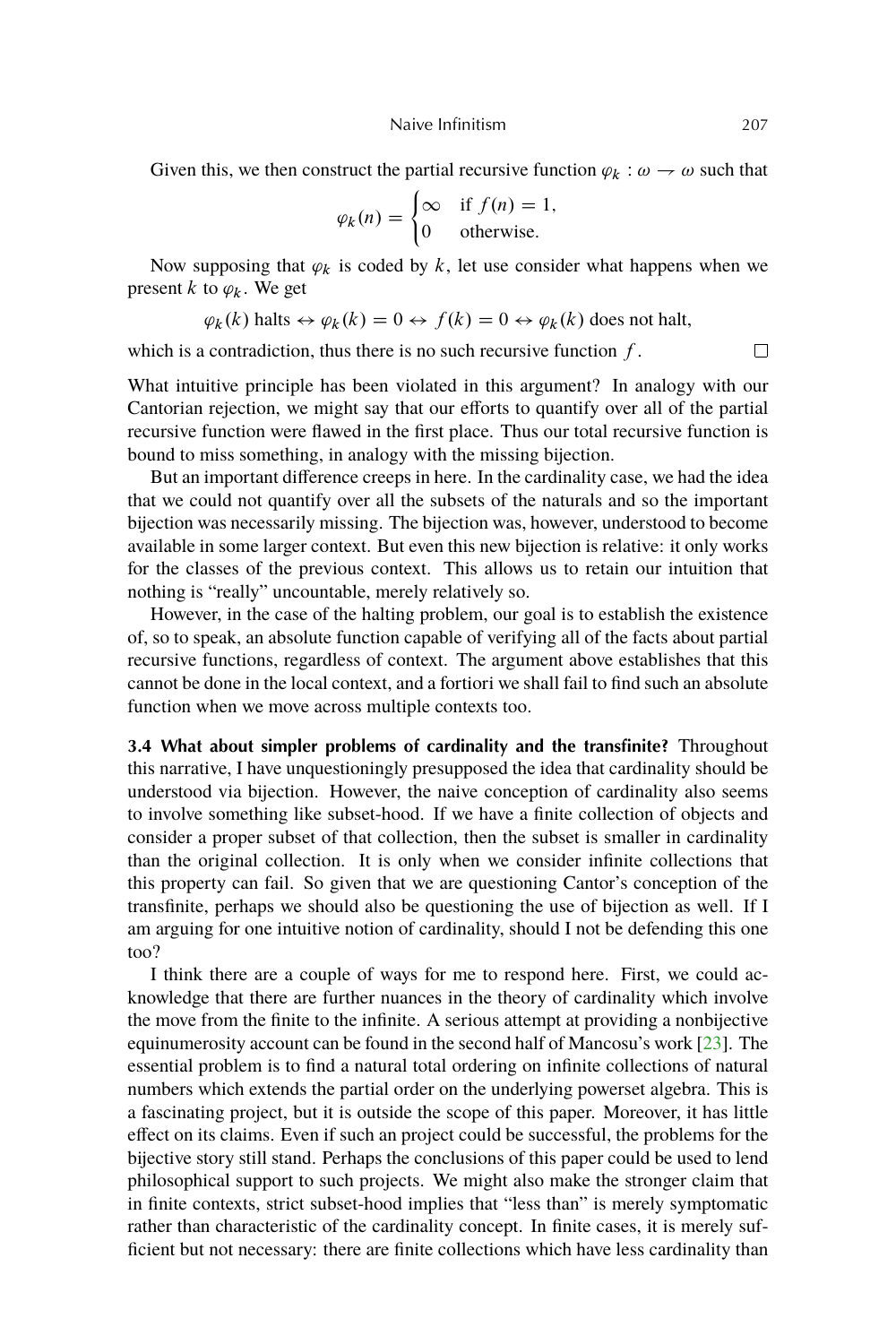## <span id="page-17-0"></span>208 Toby Meadows

others but are not subsets of them. Thus we claim that it would be better to restrict our attention to the content which is definitive of cardinality.

# **4 Conclusion**

Our goal in this paper has been to elucidate an alternative philosophical interpretation of Cantor's theorem. Rather than understanding it as foundation for a highway into the transfinite, we have attempted to understand it as speaking about the ultimate problems of quantifying over infinite collections and the difficulties in forming coherent theories thereof. To bolster our case, we have drawn heavily on an analogy with theories of truth and the problem of the liar paradox. In the second section, we have taken this analogy a step further and made an opening move toward a contextualist diagnosis of the problem, making use of recent research into multiverse theories of sets. Finally, we have attempted to address some of the more obvious objections and issues for the position proposed here.

# **Notes**

- 1. By way of background, I first entertained this idea when considering an issue that emerged in a response by Florio and Shapiro to a paper by Linnebo and Rayo [\[22\]](#page-20-0). The issue in question concerned what occurs when we make the move from an interpreted language to its metatheory. It seemed obvious that something like the powerset of the original domain was required to think about its metatheory in a natural way. But after further consideration, this now seems less obvious.
- 2. It is worth noting that a much stronger (indeed impredicative) comprehension principle is required to generate Russell's paradox. In neo-Fregean projects, this leaves open the possibility of revising comprehension to get out of trouble (see Burgess [\[4\]](#page-19-0)).
- 3. Further discussion of the relationship between the position proposed in this paper and intuitionism is discussed in Section [2.3.2.](#page-13-0)
- 4.  $\lceil \varphi \rceil$  is a natural number coding the formula  $\varphi$ .
- 5. Mancosu lays out the four main positions historically taken with regard to infinite collections:
	- (1) Use the paradoxical features that such infinities would have (one is a part of another, i.e., one infinity is smaller than another) to declare this strictly impossible and thus block the process of generation of such infinities . . .
	- (2) Accept infinite collections but deny that 'greater than', 'less than', and 'equality' can be applied to infinities . . .
	- (3) Accept infinities and analyze how different part–whole relations apply to infinities than those that apply to finite quantities ...
	- (4) Accept infinities and try to develop an arithmetic of the infinite in analogy to the arithmetic of the finite [\[23,](#page-20-0) p. 616].
- 6. We should note here the relationship between our argument here and what is usually known as Cantor's paradox. This is usually presented in the form of a theorem:

**Theorem** *There is no largest cardinal.*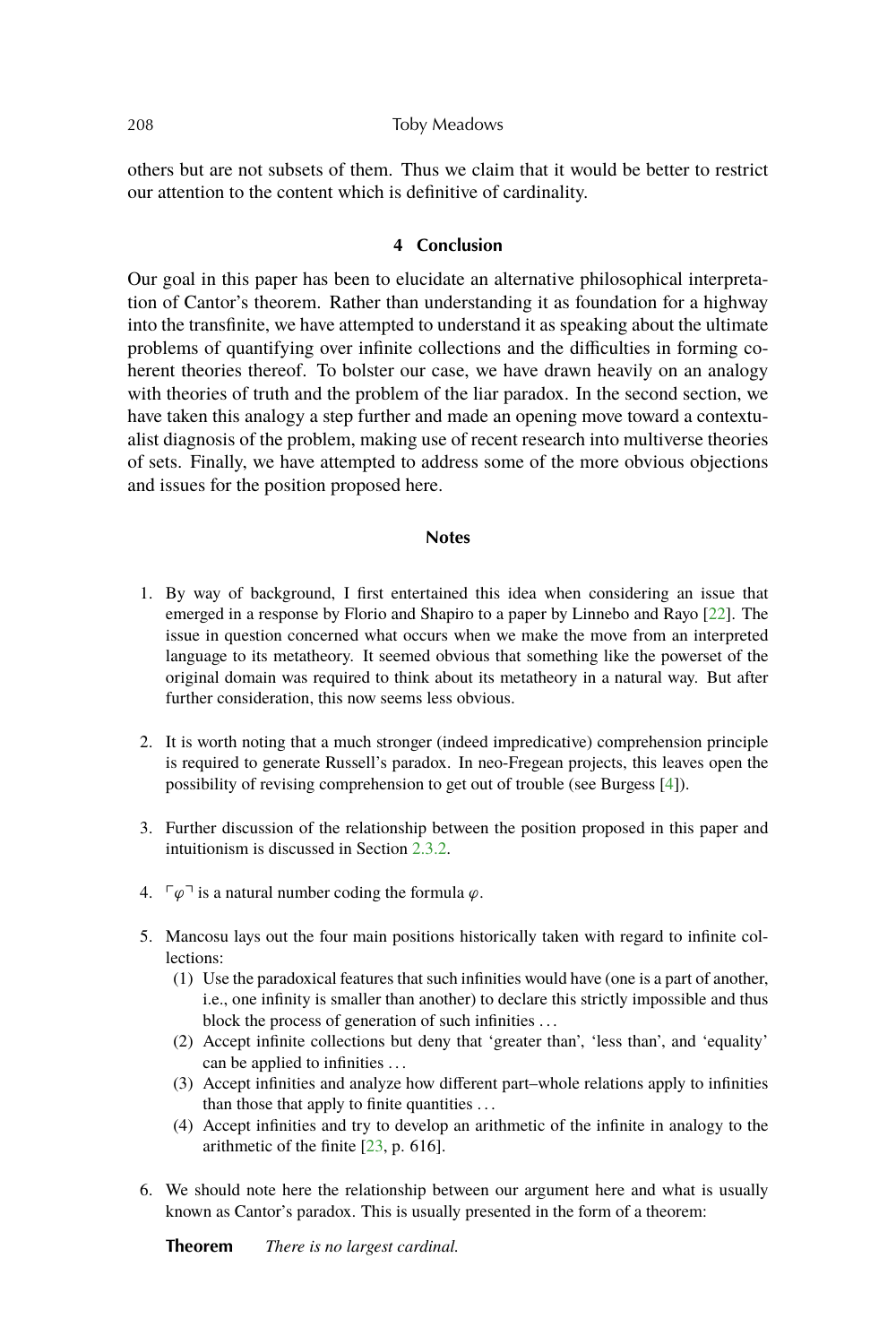<span id="page-18-0"></span>**Proof** Assume the contrary, and let C be the largest cardinal number. Then (in the von Neumann formulation of cardinality) C is a set and therefore has a powerset  $2^C$ which, by Cantor's theorem, has cardinality strictly larger than that of  $C$ . Demonstrating a cardinality (namely that of  $2^C$ ) larger than C, which was assumed to be the greatest cardinal number, falsifies the definition of  $C$ . This contradiction establishes that such a cardinal cannot exist.  $\Box$ 

We prove this theorem with the tools of set theory. However, it is easy enough to adapt the argument into our framework. It is essentially just the argument we have provided, but rather than assuming (INF), the argument is used to establish that (INF) is incorrect.

- 7. We assume well-foundedness to make the models relatively well behaved. However, we could also consider multiverses in which this condition is jettisoned (see [\[15\]](#page-19-0)).
- 8. Glanzberg [\[11\]](#page-19-0) makes use of a framework admitting propositional quantification, which we shall not need here. He claims that a richer semantic framework admitting propositions is required to make what is actually happening in the context shifts clear. However, as our target is somewhat different, we may avoid that extra complexity here.
- 9. This discussion might lead us to suspect that a kind of revenge phenomenon is in the offing. Reasonably enough, we might be led to ask how this theory of countable models works. But if we respond to this by providing a first-order theory that talks about these countable models, then it will probably be able to formulate something akin to Cantor's theorem; and thus, we will end up saying something like there are uncountably many countable models. This is an interesting problem, but a full response is outside the scope of this paper. We do, however, provide an outline of three main lines of response.

(1) We might say that the story of multiple universes is pretheoretic and not susceptible to formalization. This means that talk of functions whose domains and ranges are models is unavailable and Cantor's theorem is blocked. This is the simplest response, but also the least philosophically satisfying. The request to provide some (of course, incomplete) axiomatization of the theory of the multiverse seems reasonable.

(2) On the other hand, we might allow the theory of multiple universes to be formalized, and further, concede that some form of Cantor's theorem is likely to be provable. Thus it appears that we have established that there are uncountably many objects. However, we might then respond that the multiverse principles should still apply to this newly formalized system. So just as we allowed different universes of our set theory in the generic multiverse, we should allow different multiverses of our multiverse theory. Thus, we shift to a second-order multiverse (of multiverses) in which, for example, we would demand that for any multiverse in the second-order multiverse another multiverse is present which witnesses its countability. We then claim that since the second-order multiverses are countable, there are not really uncountably many countable models in any of them.

(3) Finally, we might design a formal system which is capable of axiomatizing the multiverse and which accommodates the response of (2) but does not lead into a theoretical regress. Ideally, such a system would be able to characterize both the internal and external principles of the multiverse in such a way that the external multiverse principles are also upheld as internal principles. A modal approach or something altogether novel may be appropriate here.

10. Now of course, there is the further question of what it means for one collection to be larger than another. Let us take it that we have already gained acceptance of the equinumerosity of the naturals and the even numbers. Thus we take it the lack of a surjection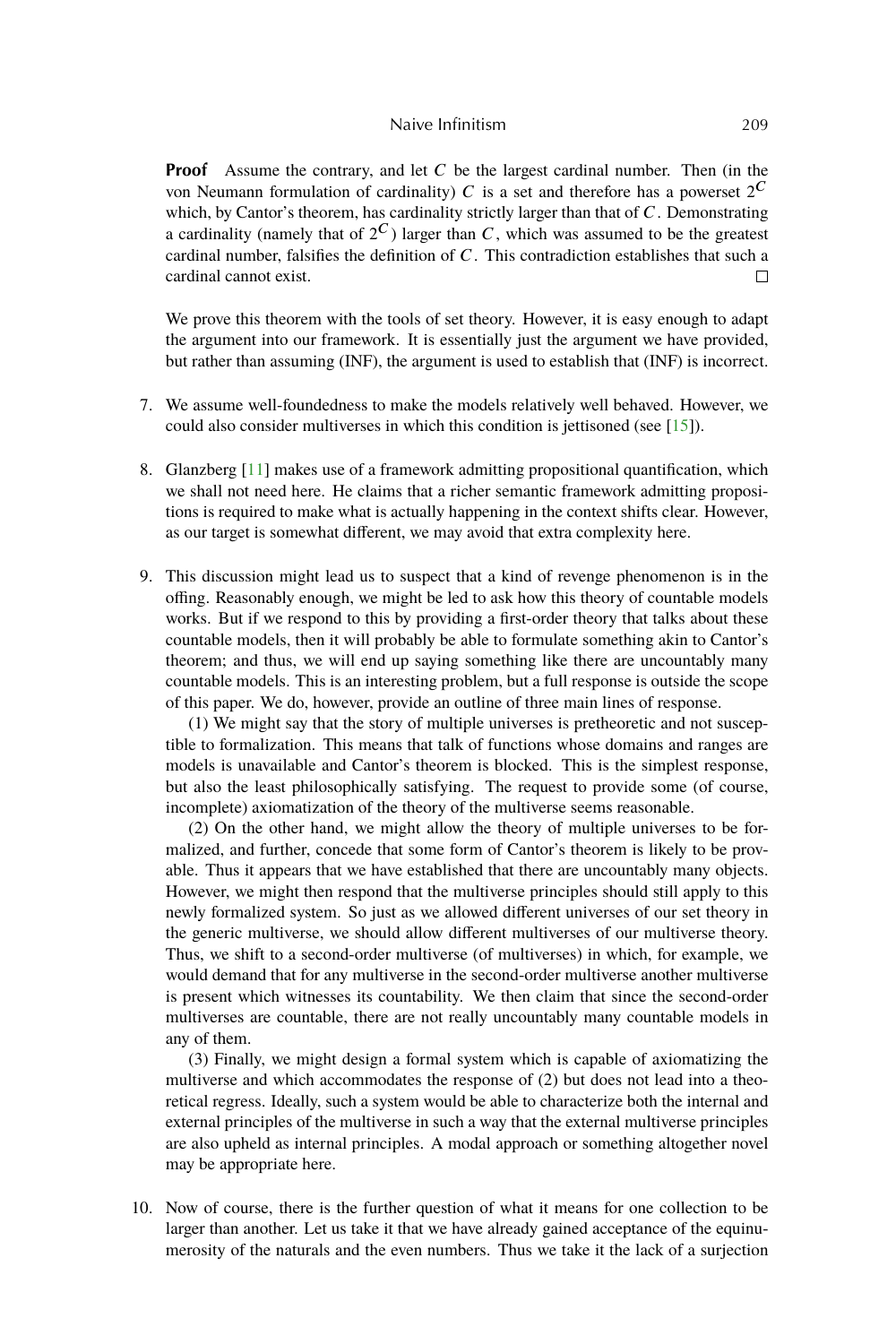<span id="page-19-0"></span>from class  $X$  to class  $Y$  would mean that  $Y$  is larger than  $X$ . There are other theories of cardinality which do not use bijection (see [4]). See Section [3.4.](#page-16-0)

# **References**

- [1] Azzouni J.,"The strengthened liar, the expressive strength of natural languages, and regimentation," *Philosophical Forum*, vol. 34 (2003), pp. 329–50. [198](#page-7-0)
- [2] Azzouni, J., "The inconsistency of natural languages: How we live with it," *Inquiry*, vol. 50 (2007), pp. 590–605. [198](#page-7-0)
- [3] Boolos, G., "Must we believe in set theory?," pp. 120–32 in *Logic, Logic, and Logic*, edited by R. Jeffrey, Harvard University Press, Cambridge, Mass., 1998. [MR 1675856.](http://www.ams.org/mathscinet-getitem?mr=1675856) [199](#page-8-0)
- [4] Burgess, J. P., *Fixing Frege*, Princeton University Press, Princeton, 2005. [Zbl 1089.03001.](http://www.emis.de/cgi-bin/MATH-item?1089.03001) [MR 2157847.](http://www.ams.org/mathscinet-getitem?mr=2157847) [208,](#page-17-0) 210
- [5] Chihara, C., "The semantic paradoxes: A diagnostic investigation," *Philosophical Review*, vol. 88 (1979), pp. 590–618. [198](#page-7-0)
- [6] Dummett, M., "What is mathematics about?," pp. 11–26 in *Mathematics and Mind (Amherst, Mass, 1991)*, Logic and Computation in Philosophy, Oxford University Press, New York, 1994. [MR 1373891.](http://www.ams.org/mathscinet-getitem?mr=1373891) [204,](#page-13-0) [205](#page-14-0)
- [7] Eklund, M., "Inconsistent languages," *Philosophy and Phenomenological Research*, vol. 64 (2002), pp. 251–75. [198](#page-7-0)
- [8] Feferman, S., "Reflecting on incompleteness," *Journal of Symbolic Logic*, vol. 56 (1991), pp. 1–49. [Zbl 0746.03046.](http://www.emis.de/cgi-bin/MATH-item?0746.03046) [MR 1131728.](http://www.ams.org/mathscinet-getitem?mr=1131728) [DOI 10.2307/2274902.](http://dx.doi.org/10.2307/2274902) [202](#page-11-0)
- [9] Field, H., *Saving Truth from Paradox*, Oxford University Press, Oxford, 2008. [MR 2723032.](http://www.ams.org/mathscinet-getitem?mr=2723032) [DOI 10.1093/acprof:oso/9780199230747.001.0001.](http://dx.doi.org/10.1093/acprof:oso/9780199230747.001.0001) [198](#page-7-0)
- [10] Gitman, V., and J. D. Hamkins, "A natural model of the multiverse axioms," *Notre Dame Journal of Formal Logic*, vol. 51 (2010), pp. 475–84. [MR 2741838.](http://www.ams.org/mathscinet-getitem?mr=2741838) [DOI 10.1215/00294527-2010-030.](http://dx.doi.org/10.1215/00294527-2010-030) [201](#page-10-0)
- [11] Glanzberg, M., "The liar in context," *Philosophical Studies*, vol. 103 (2001), pp. 217–51. [MR 1838987.](http://www.ams.org/mathscinet-getitem?mr=1838987) [DOI 10.1023/A:1010314719817.](http://dx.doi.org/10.1023/A:1010314719817) [200,](#page-9-0) [201,](#page-10-0) [202,](#page-11-0) [209](#page-18-0)
- [12] Glanzberg, M., "Context and unrestricted quantification," pp. 45–74 in *Absolute Generality*, edited by A. Rayo and G. Uzquiano, Oxford University Press, Oxford, 2006. [201](#page-10-0)
- [13] Halbach, V., "Tarski hierarchies," *Erkenntnis*, vol. 43 (1995), pp. 339–67. [MR 1396842.](http://www.ams.org/mathscinet-getitem?mr=1396842) [DOI 10.1007/BF01135378.](http://dx.doi.org/10.1007/BF01135378) [202](#page-11-0)
- [14] Hamkins, J. D., "Some second order set theory," pp. 36–50 in *Logic and Its Applications*, edited by R. Ramanujan and S. Sarukkai, vol. 5378 of *Lecture Notes in Computer Science*, Springer, Berlin, 2009. [MR 2540935.](http://www.ams.org/mathscinet-getitem?mr=2540935) [DOI 10.1007/978-3-540-92701-3\\_3.](http://dx.doi.org/10.1007/978-3-540-92701-3_3) [200](#page-9-0)
- [15] Hamkins, J. D., "The set-theoretic multiverse," *Review of Symbolic Logic*, vol. 5 (2012), pp. 416–49. [MR 2970696.](http://www.ams.org/mathscinet-getitem?mr=2970696) [DOI 10.1017/S1755020311000359.](http://dx.doi.org/10.1017/S1755020311000359) [200,](#page-9-0) [201,](#page-10-0) [209](#page-18-0)
- [16] Hamkins, J. D., and R. Löwe, "The modal logic of forcing," *Transactions of the American Mathematical Society*, vol. 360 (2008), pp. 1793–1817. [Zbl 1139.03039.](http://www.emis.de/cgi-bin/MATH-item?1139.03039) [MR 2366963.](http://www.ams.org/mathscinet-getitem?mr=2366963) [DOI 10.1090/S0002-9947-07-04297-3.](http://dx.doi.org/10.1090/S0002-9947-07-04297-3) [201](#page-10-0)
- [17] Hodges, W., "An editor recalls some hopeless papers," *Bulletin of Symbolic Logic*, vol. 4 (1998), pp. 1–16. [Zbl 0979.03002.](http://www.emis.de/cgi-bin/MATH-item?0979.03002) [MR 1609195.](http://www.ams.org/mathscinet-getitem?mr=1609195) [DOI 10.2307/421003.](http://dx.doi.org/10.2307/421003) [192](#page-1-0)
- [18] Kanamori, A., *The Higher Infinite: Large Cardinals in Set Theory from Their Beginnings*, *Springer Monographs in Mathemathics*, Springer, Berlin, 2003. [MR 1994835.](http://www.ams.org/mathscinet-getitem?mr=1994835) [199](#page-8-0)
- [19] Kripke, S., "Outline of a theory of truth," *Journal of Philosophy*, vol. 72 (1975), pp. 690–716. [198,](#page-7-0) [205](#page-14-0)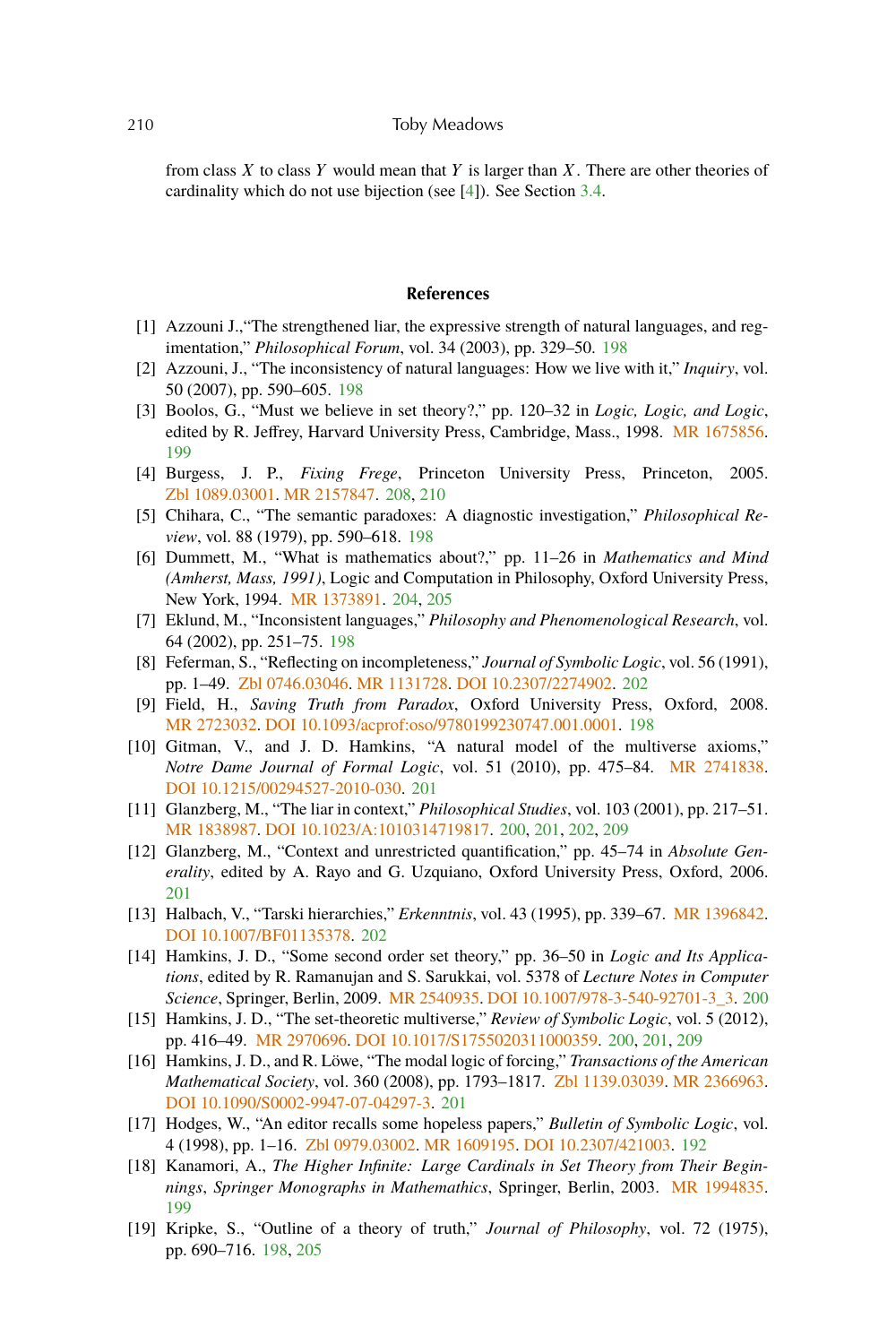- <span id="page-20-0"></span>[20] Kunen, K., *Set Theory: An Introduction to Independence Proofs*, Elsevier, Sydney, 2006. [203](#page-12-0)
- [21] Linnebo, Ø., "Pluralities and sets," *Journal of Philosophy*, vol. 107 (2010), pp. 144–64. [201](#page-10-0)
- [22] Linnebo, Ø., and A. Rayo, "Hierarchies ontological and ideological," *Mind*, vol. 121, no 482 (2012), pp. 269–308. [DOI 10.1093/mind/fzs050.](http://dx.doi.org/10.1093/mind/fzs050) [208](#page-17-0)
- [23] Mancosu, P., "Measuring the size of infinite collections of natural numbers: Was Cantor's theory of infinite number inevitable?" *Review of Symbolic Logic*, vol. 2 (2009), pp. 612–46. [MR 2583924.](http://www.ams.org/mathscinet-getitem?mr=2583924) [DOI 10.1017/S1755020309990128.](http://dx.doi.org/10.1017/S1755020309990128) [196,](#page-5-0) [207,](#page-16-0) [208](#page-17-0)
- [24] Parsons, C., *Mathematics in Philosophy: Selected Essays*, Cornell University Press, Ithaca, N.Y., 1983. [MR 0728948.](http://www.ams.org/mathscinet-getitem?mr=0728948) [201](#page-10-0)
- [25] Patterson, D. E., "Tarski, the liar and inconsistent languages," *The Monist*, vol. 89 (2006), pp. 150–77. [198](#page-7-0)
- [26] Potter, M. D., *Set Theory and Its Philosophy: A Critical Introduction*, Oxford University Press, New York, 2004. [Zbl 1066.03002.](http://www.emis.de/cgi-bin/MATH-item?1066.03002) [MR 2050123.](http://www.ams.org/mathscinet-getitem?mr=2050123) [DOI 10.1093/acprof:oso/9780199269730.001.0001.](http://dx.doi.org/10.1093/acprof:oso/9780199269730.001.0001) [199](#page-8-0)
- [27] Scharp, K., "Alethic vengeance," in *Revenge of the Liar: New Essays on the Paradox*, edited by J. C. Beal, Oxford University Press, Oxford, 2007. [198](#page-7-0)
- [28] Scott, D., "Axiomatizing set theory," pp. 207–14 in Proceedings of *Symposia in Pure Mathematics*, vol. 13, part 2, American Mathematical Society, Providence, 1974. [199](#page-8-0)
- [29] Shapiro, S., and C. Wright, "All things indefinitely extensible," pp. 255–304 in *Absolute Generality*, edited by A. Rayo and G. Uzquiano, Oxford University Press, Oxford, 2006. [204](#page-13-0)
- [30] Simpson, S. G., *Subsystems of Second Order Arithmetic*, Springer, Berlin, 1999. [MR 1723993.](http://www.ams.org/mathscinet-getitem?mr=1723993) [DOI 10.1007/978-3-642-59971-2.](http://dx.doi.org/10.1007/978-3-642-59971-2) [193,](#page-2-0) [194](#page-3-0)
- [31] Tarski, A., " The semantic conception of truth and the foundations of semantics," *Philosophy and Phenomenological Research*, vol. 4 (1944), pp. 341–76. [MR 0010521.](http://www.ams.org/mathscinet-getitem?mr=0010521) [195,](#page-4-0) [198](#page-7-0)
- [32] Tarski, A., "The concept of truth in formalized languages," in *Logic, Semantics, Metamathematics: Papers from 1923 to 1938*, edited by J. Corcoran, Clarendon Press, Oxford, 1956. [MR 0078296.](http://www.ams.org/mathscinet-getitem?mr=0078296) [195,](#page-4-0) [198,](#page-7-0) [202](#page-11-0)
- [33] von Neumann, J., "An axiomatization of set theory," in *From Frege to Gödel: A Source Book in Mathematical Logic, 1879–1931*, edited by J. van Heijenoort, Harvard University Press, Cambridge, Mass., 1967. [Zbl 51.0163.04.](http://www.emis.de/cgi-bin/MATH-item?51.0163.04) [191,](#page-0-0) [204](#page-13-0)
- [34] Woodin, W. H., "The realm of the infinite," pp. 89–118 in *Infinity: New Research Frontiers*, edited by M. Heller and W. H. Woodin, Cambridge University Press, Cambridge, 2011. [Zbl 1283.03082.](http://www.emis.de/cgi-bin/MATH-item?1283.03082) [MR 2767235.](http://www.ams.org/mathscinet-getitem?mr=2767235) [DOI 10.1017/CBO9780511976889.006.](http://dx.doi.org/10.1017/CBO9780511976889.006) [201,](#page-10-0) [202](#page-11-0)

#### **Acknowledgments**

I would like to thank Matti Eklund, Michael Glanzberg, Patrick Greenough, Graham Priest, Tim Button, Colin Caret, Sean Walsh, and Zach Weber for many useful conversations about this subject matter. I thank the Plurals, Predicates and Paradox project and the Foundations of Logical Consequence project for giving me the opportunity to present these ideas. Finally, I would like to thank an anonymous referee whose comments and suggestions have made this paper much better.